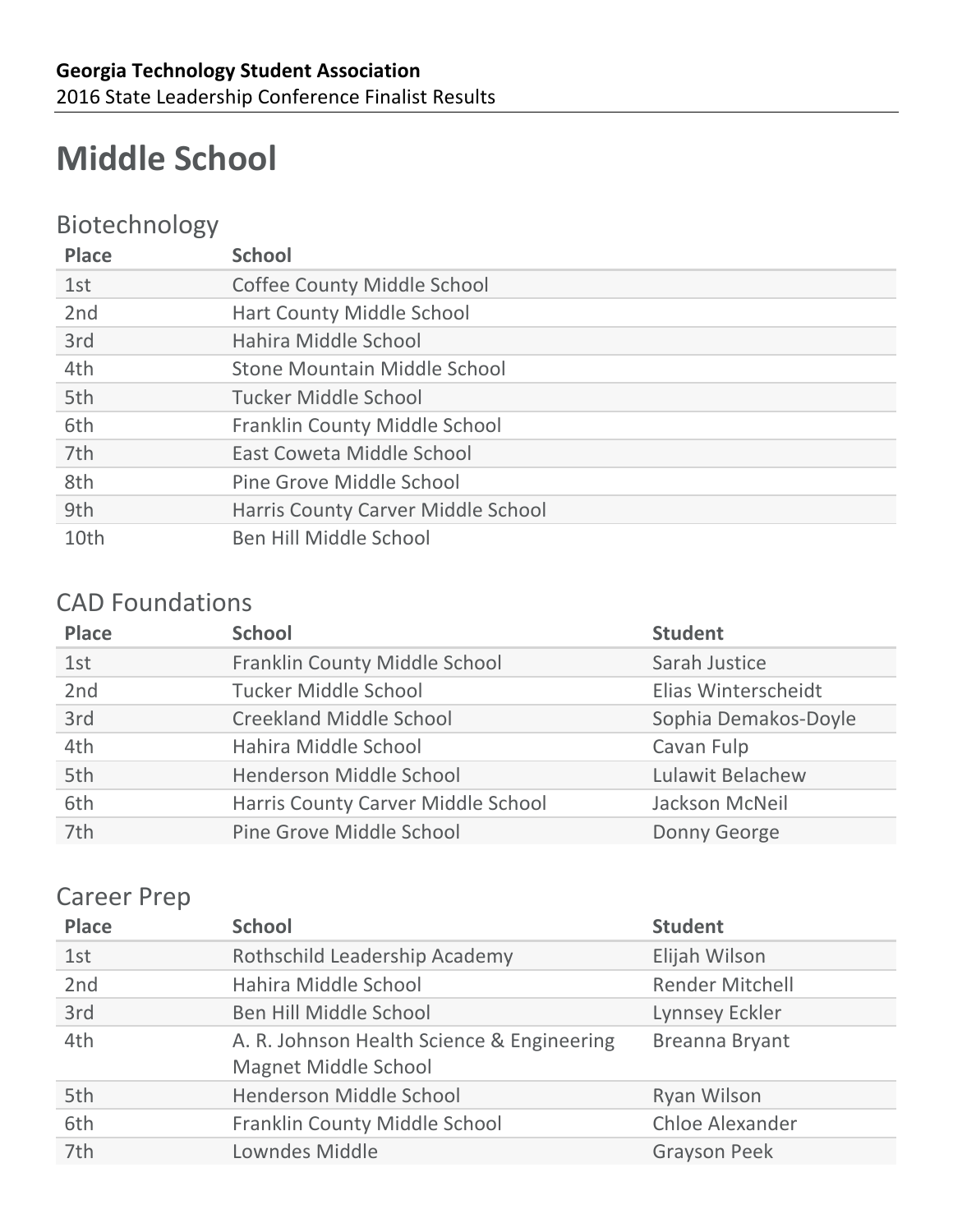#### 2016 State Leadership Conference Finalist Results

| -8th | Chattanooga Valley Middle | Kate Hixon              |
|------|---------------------------|-------------------------|
| -9th | Pine Grove Middle School  | Emma Davis              |
| 10th | Tucker Middle School      | <b>Billy Monishimwe</b> |

## Catapult Design

| <b>Place</b> | <b>School</b>                      |
|--------------|------------------------------------|
| 1st          | Harris County Carver Middle School |
| 2nd          | East Coweta Middle School          |
| 3rd          | <b>Hart County Middle School</b>   |
| 4th          | <b>Coffee County Middle School</b> |
| 5th          | Hahira Middle School               |
| 6th          | Franklin County Middle School      |
| 7th          | Morgan County Middle School        |

## Challenging Technology Issues

| <b>Place</b>    | <b>School</b>                        |
|-----------------|--------------------------------------|
| 1st             | <b>Franklin County Middle School</b> |
| 2 <sub>nd</sub> | Tucker Middle School                 |
| 3rd             | Ben Hill Middle School               |
| 4th             | Henderson Middle School              |
| 5th             | Pine Grove Middle School             |
| 6th             | Chattanooga Valley Middle            |
| 7th             | Hahira Middle School                 |
| 8th             | Harris County Carver Middle School   |
| 9th             | Marietta Middle School               |
| 10th            | <b>Hart County Middle School</b>     |

## Chapter Team

| <b>Place</b> | <b>School</b>                        |
|--------------|--------------------------------------|
| 1st          | <b>Crawford County Middle School</b> |
| 2nd          | Harris County Carver Middle School   |
| 3rd          | Franklin County Middle School        |
| 4th          | Ben Hill Middle School               |
| 5th          | Pine Grove Middle School             |
| 6th          | Hahira Middle School                 |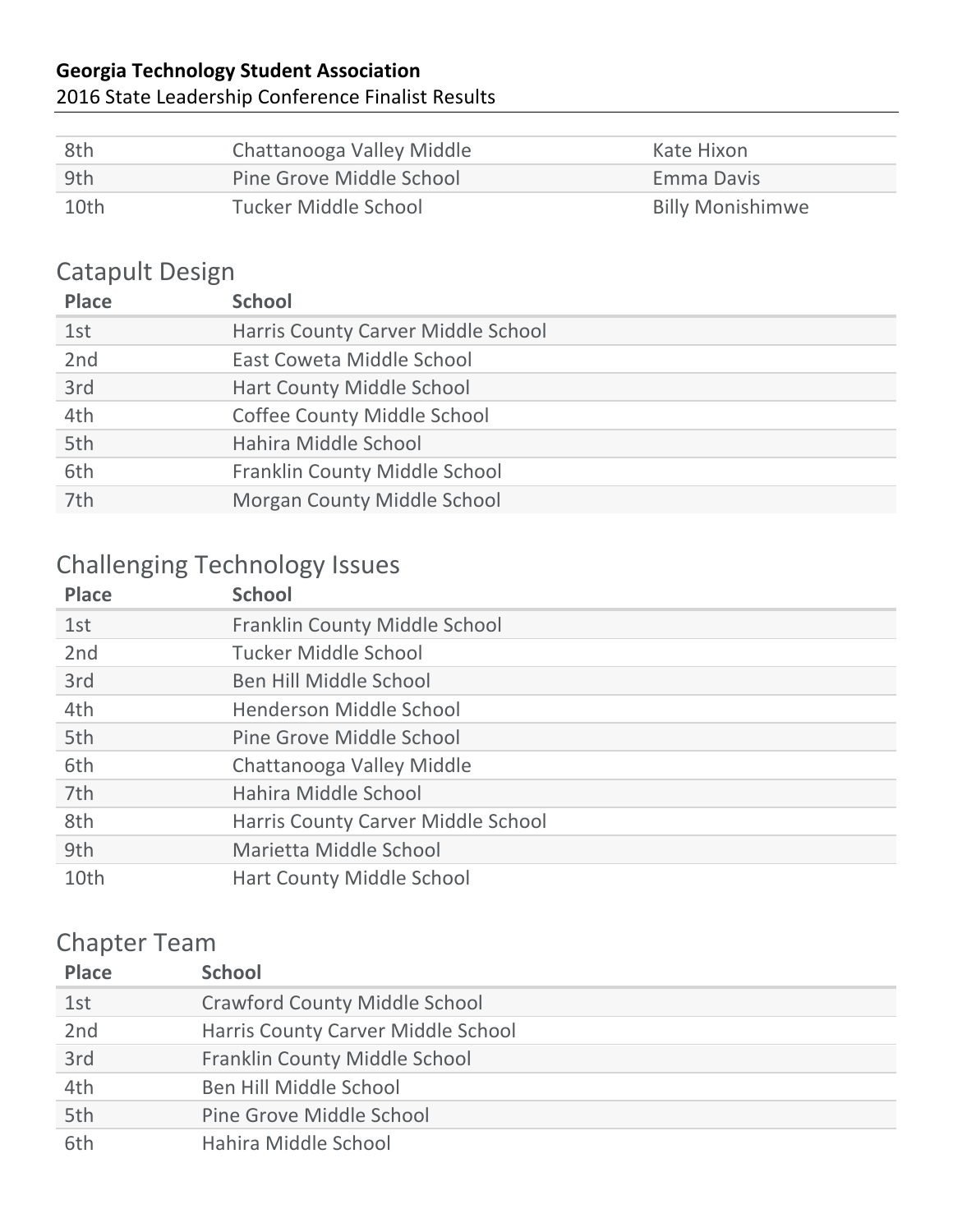#### 2016 State Leadership Conference Finalist Results

| 7th  | East Coweta Middle School          |
|------|------------------------------------|
| 8th  | Rothschild Leadership Academy      |
| 9th  | Lowndes Middle                     |
| 10th | <b>Fannin County Middle School</b> |

#### Children's Stories

| <b>Place</b>    | <b>School</b>                      |
|-----------------|------------------------------------|
| 1st             | South Effingham Middle School      |
| 2 <sub>nd</sub> | Harris County Carver Middle School |
| 3rd             | Franklin County Middle School      |
| 4th             | Hahira Middle School               |
| 5th             | Lowndes Middle                     |
| 6th             | Pine Grove Middle School           |
| 7th             | <b>Champion Theme Middle</b>       |
| 8th             | East Coweta Middle School          |
| 9th             | Ben Hill Middle School             |
| 10th            | Chattanooga Valley Middle          |

#### Community Service Video

| <b>Place</b> | <b>School</b>                      |
|--------------|------------------------------------|
| 1st          | Hahira Middle School               |
| 2nd          | Harris County Carver Middle School |
| 3rd          | Franklin County Middle School      |
| 4th          | Hart County Middle School          |
| 5th          | East Coweta Middle School          |

### Construction Challenge

| <b>Place</b> | <b>School</b>                        |
|--------------|--------------------------------------|
| 1st          | Hart County Middle School            |
| 2nd          | Hahira Middle School                 |
| 3rd          | <b>Franklin County Middle School</b> |
| 4th          | East Coweta Middle School            |
| 5th          | Chattanooga Valley Middle            |

Digital Photography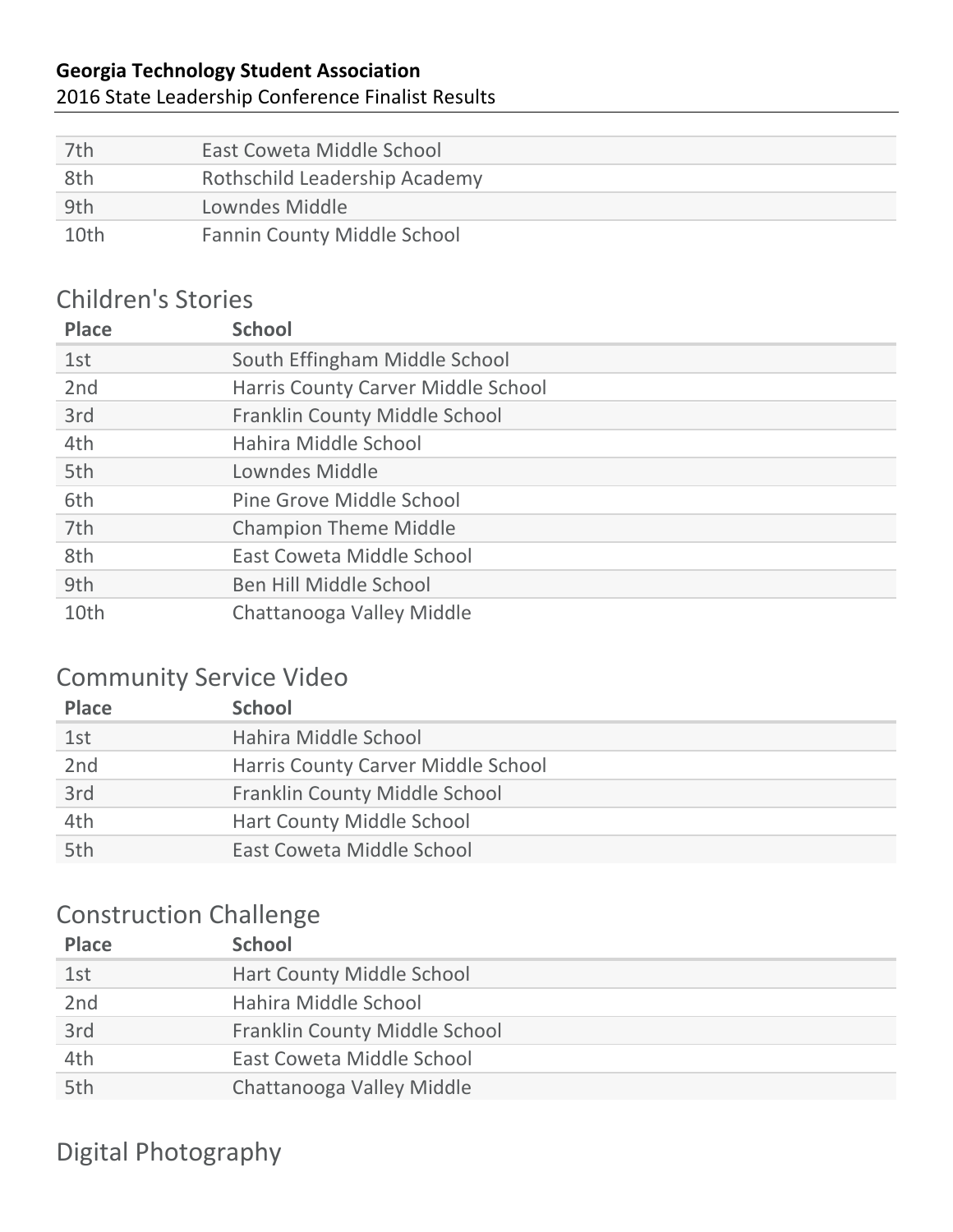#### **Georgia Technology Student Association** 2016 State Leadership Conference Finalist Results

| <b>Place</b> | <b>School</b>                      | <b>Student</b>         |
|--------------|------------------------------------|------------------------|
| 1st          | Harris County Carver Middle School | Ayesha Patel           |
| 2nd          | Peachtree Charter Middle School    | Sarah Lewallyn         |
| 3rd          | Hahira Middle School               | Kathryn Crawford       |
| 4th          | <b>Memorial Middle School</b>      | <b>Tiara Mitchell</b>  |
| 5th          | <b>Hart County Middle School</b>   | Olivia Rice            |
| 6th          | East Coweta Middle School          | Sydney Bowden          |
| 7th          | Ben Hill Middle School             | Idali Ayala            |
| 8th          | Chattanooga Valley Middle          | <b>Katey Llewellyn</b> |
| 9th          | <b>Brooks County Middle School</b> | Dani Beckham           |
| 10th         | Franklin County Middle School      | Grayson Cobb           |

#### Dragster

| <b>Place</b> | <b>School</b>                      | <b>Student</b>                |
|--------------|------------------------------------|-------------------------------|
| 1st          | Monroe County Middle School        | Megan Kelly                   |
| 2nd          | Franklin County Middle School      | <b>Rhett Floyd</b>            |
| 3rd          | Hahira Middle School               | Cavan Fulp                    |
| 4th          | <b>Fannin County Middle School</b> | <b>Brayden Foster</b>         |
| 5th          | Chattanooga Valley Middle          | <b>Kendall Barrett</b>        |
| 6th          | Franklin County Middle School      | Alexis Brogdon                |
| 7th          | Marietta Middle School             | Nick Ambio                    |
| 8th          | <b>Creekland Middle School</b>     | <b>Michael Lemus-Ruballos</b> |
| 9th          | <b>Fannin County Middle School</b> | <b>Chance Stacey</b>          |
| 10th         | Eagle's Landing Middle School      | <b>Greggory Newton</b>        |

## Electrical Applications

| <b>Place</b> | <b>School</b>                      | <b>Student</b>            |
|--------------|------------------------------------|---------------------------|
| 1st          | Harris County Carver Middle School | <b>William McAllister</b> |
| 2nd          | Franklin County Middle School      | Alyssa Yacobacci          |
| 3rd          | Harris County Carver Middle School | <b>Walker Burns</b>       |
| 4th          | Morgan County Middle School        | <b>Trey Torok</b>         |
| 5th          | <b>Buford Middle School</b>        | Will Coffey               |
| 6th          | Chattanooga Valley Middle          | Ben Lamontagne            |
| 7th          | Franklin County Middle School      | Breanna Coile             |
| 8th          | Hahira Middle School               | <b>Dominic Ditomasso</b>  |
| 9th          | Pine Grove Middle School           | Nathan Faircloth          |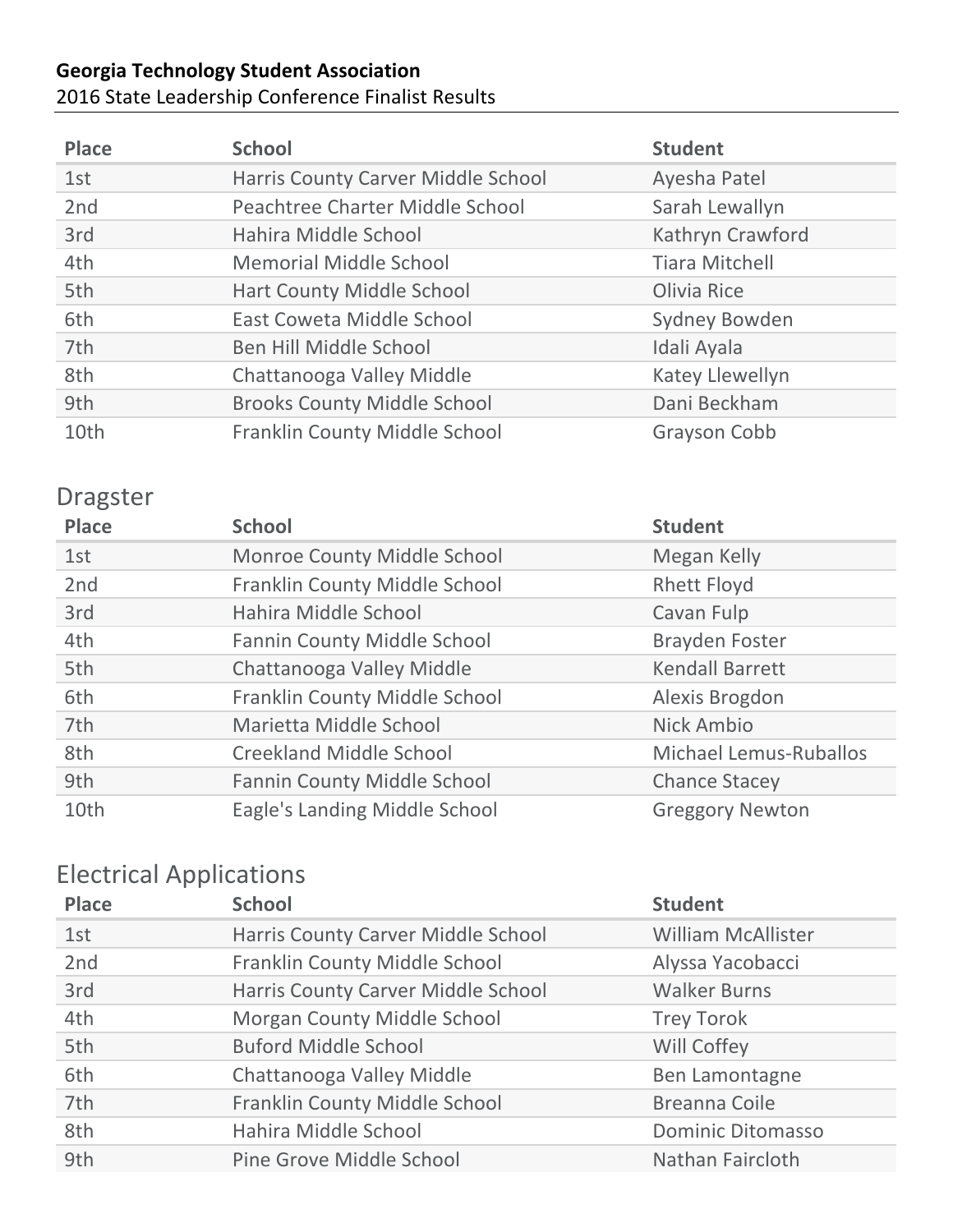#### 2016 State Leadership Conference Finalist Results

| 10th                                             | <b>Memorial Middle School</b>      | <b>Brandon Gignilliat</b> |
|--------------------------------------------------|------------------------------------|---------------------------|
| <b>Environmental Engineering</b><br><b>Place</b> | <b>School</b>                      |                           |
| 1st                                              | <b>Memorial Middle School</b>      |                           |
| 2nd                                              | <b>Coffee County Middle School</b> |                           |
| 3rd                                              | Hahira Middle School               |                           |
| 4th                                              | Franklin County Middle School      |                           |
| 5th                                              | East Coweta Middle School          |                           |
| 6th                                              | <b>Tucker Middle School</b>        |                           |
| 7th                                              | Pine Grove Middle School           |                           |

## Essays on Technology

| <b>Place</b> | <b>School</b>                        | <b>Student</b>         |
|--------------|--------------------------------------|------------------------|
| 1st          | Harris County Carver Middle School   | Nora Klein             |
| 2nd          | Rothschild Leadership Academy        | Inaysha Davis          |
| 3rd          | Miller Grove Middle School           | Khalil Siddeeq         |
| 4th          | Chattanooga Valley Middle            | <b>Kendall Barrett</b> |
| 5th          | <b>Crawford County Middle School</b> | Maria Trejo            |
| 6th          | Pine Grove Middle School             | <b>Alex Versailles</b> |
| 7th          | Franklin County Middle School        | Breanna Coile          |
| 8th          | <b>Champion Theme Middle</b>         | Nyla Thomas            |
| 9th          | East Coweta Middle School            | Maritza Robles         |
| 10th         | Appling County Middle School         | <b>Emily Williams</b>  |

## First Lego League

| <b>Place</b> | <b>School</b>                      |
|--------------|------------------------------------|
| 1st          | Harris County Carver Middle School |
| 2nd          | Harris County Carver Middle School |
| 3rd          | Mary McLeod Bethune Middle         |
| 4th          | Franklin County Middle School      |
| 5th          | Henderson Middle School            |
| 6th          | Bennett's Mill Middle School       |
| 7th          | East Coweta Middle School          |
| 8th          | <b>Hart County Middle School</b>   |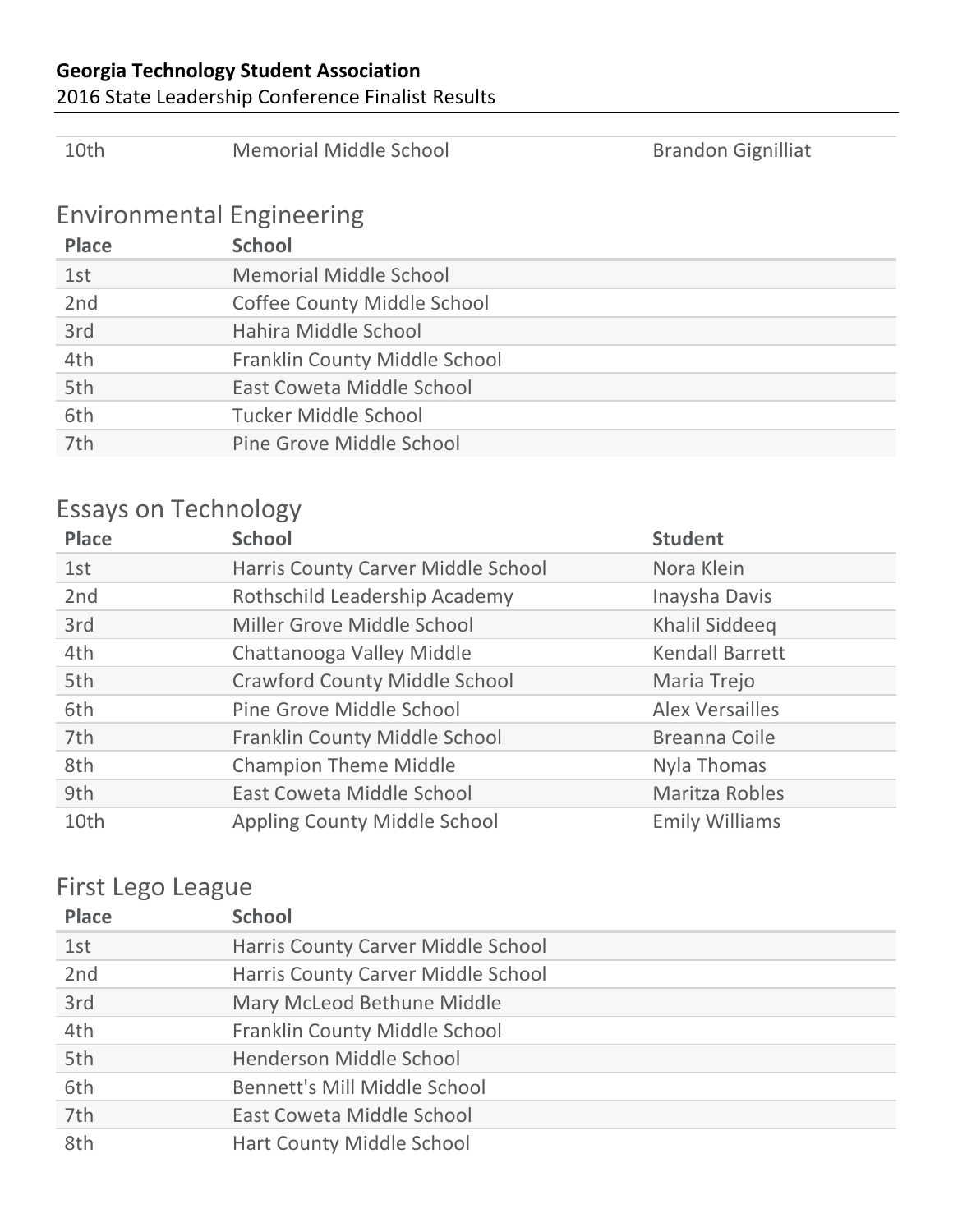#### 2016 State Leadership Conference Finalist Results

| -9th | Appling County Middle School |
|------|------------------------------|
| 10th | Tucker Middle School         |

## Flight

| <b>Place</b> | <b>School</b>                      | <b>Student</b>          |
|--------------|------------------------------------|-------------------------|
| 1st          | Franklin County Middle School      | <b>Ethan Pitts</b>      |
| 2nd          | Hahira Middle School               | Brayden Whidden         |
| 3rd          | Pine Grove Middle School           | Elijah Farmer           |
| 4th          | Ben Hill Middle School             | David Vaughn            |
| 5th          | Ben Hill Middle School             | <b>Matthew Miles</b>    |
| 6th          | Franklin County Middle School      | <b>Edward Escanuela</b> |
| 7th          | Harris County Carver Middle School | <b>Madison Adkins</b>   |
| 8th          | East Coweta Middle School          | <b>Scotty Kolbuss</b>   |
| 9th          | <b>Coffee County Middle School</b> | Jordan Francis          |
| 10th         | Lowndes Middle                     | <b>Walker Corbett</b>   |

## Forensic Technology

| <b>Place</b> | <b>School</b>                      |
|--------------|------------------------------------|
| 1st          | Harris County Carver Middle School |
| 2nd          | East Coweta Middle School          |
| 3rd          | Marietta Middle School             |
| 4th          | Rothschild Leadership Academy      |
| 5th          | Ben Hill Middle School             |
| 6th          | Franklin County Middle School      |
| 7th          | Hahira Middle School               |
| 8th          | <b>Buford Middle School</b>        |
| 9th          | Chattanooga Valley Middle          |
| 10th         | Mary McLeod Bethune Middle         |

## Geospatial Technology

| <b>Place</b>    | <b>School</b>                      |
|-----------------|------------------------------------|
| 1st             | Franklin County Middle School      |
| 2 <sub>nd</sub> | <b>Buford Middle School</b>        |
| 3rd             | Harris County Carver Middle School |
| 4th             | East Coweta Middle School          |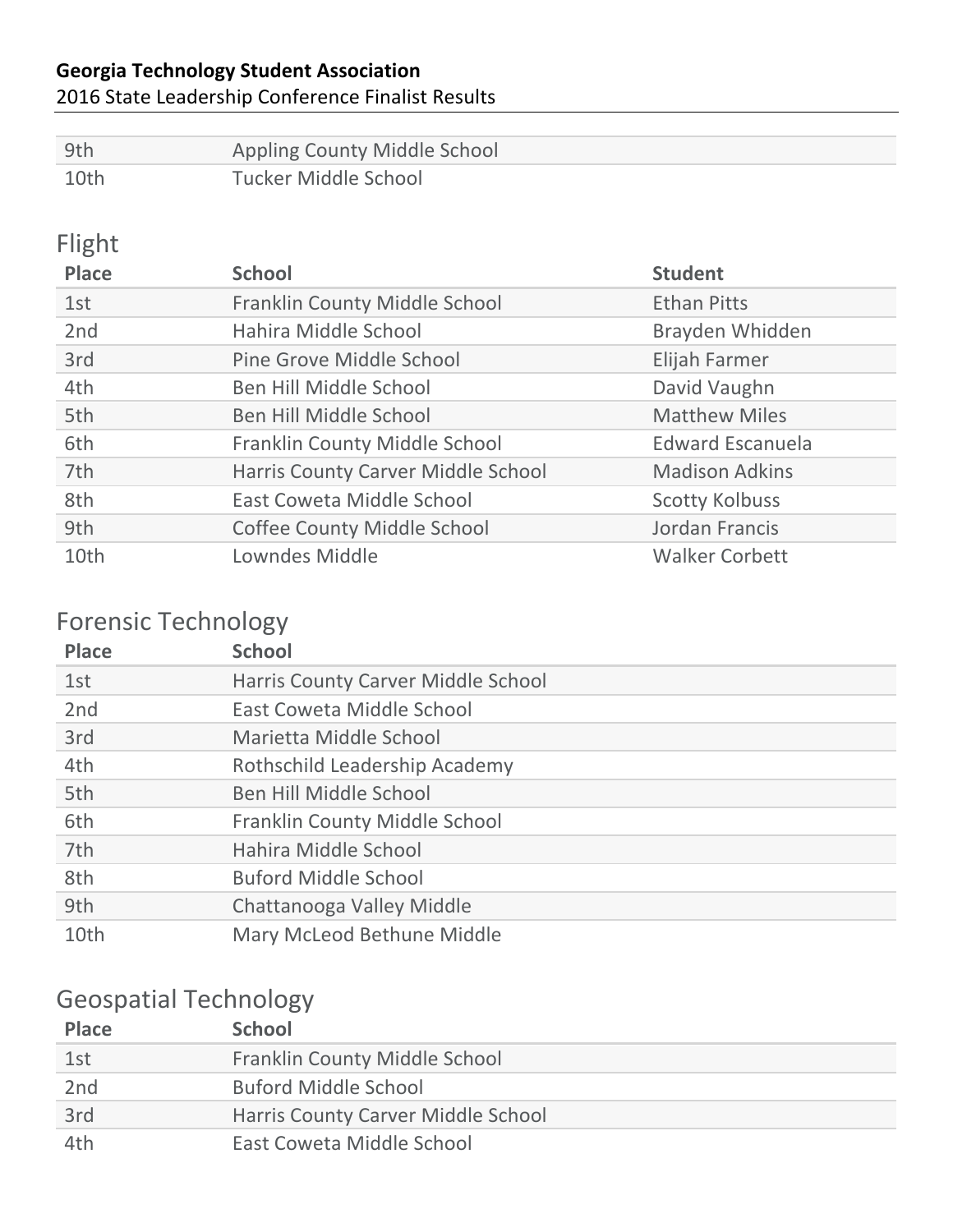2016 State Leadership Conference Finalist Results

| 5th                        | Mary McLeod Bethune Middle           |
|----------------------------|--------------------------------------|
|                            |                                      |
| Inventions and Innovations |                                      |
| <b>Place</b>               | <b>School</b>                        |
| 1st                        | Hahira Middle School                 |
| 2 <sub>nd</sub>            | East Coweta Middle School            |
| 3rd                        | Pine Grove Middle School             |
| 4th                        | Harris County Carver Middle School   |
| 5th                        | <b>Franklin County Middle School</b> |
| 6th                        | Henderson Middle School              |
| 7th                        | <b>Champion Theme Middle</b>         |
| 8th                        | <b>Hart County Middle School</b>     |
| 9th                        | Lowndes Middle                       |
| 10th                       | <b>Coffee County Middle School</b>   |
|                            |                                      |
| Jr. Solar Sprint           |                                      |
| <b>Place</b>               | <b>School</b>                        |
| 1st                        | Hahira Middle School                 |
| 2 <sub>nd</sub>            | Franklin County Middle School        |
| 3rd                        | Pine Grove Middle School             |
| 4th                        | Harris County Carver Middle School   |
| 5th                        | <b>Champion Theme Middle</b>         |
| 6th                        | <b>Coffee County Middle School</b>   |
| 7th                        | Morgan County Middle School          |
| 8th                        | Thomson-Mcduffie Middle School       |
| 9th                        | <b>Crawford County Middle School</b> |
| 10th                       | Lowndes Middle                       |
|                            |                                      |

## Leadership Strategies

| <b>Place</b> | <b>School</b>                      |
|--------------|------------------------------------|
| 1st          | Hahira Middle School               |
| 2nd          | Henderson Middle School            |
| 3rd          | <b>Hart County Middle School</b>   |
| 4th          | Pine Grove Middle School           |
| 5th          | Franklin County Middle School      |
| 6th          | Harris County Carver Middle School |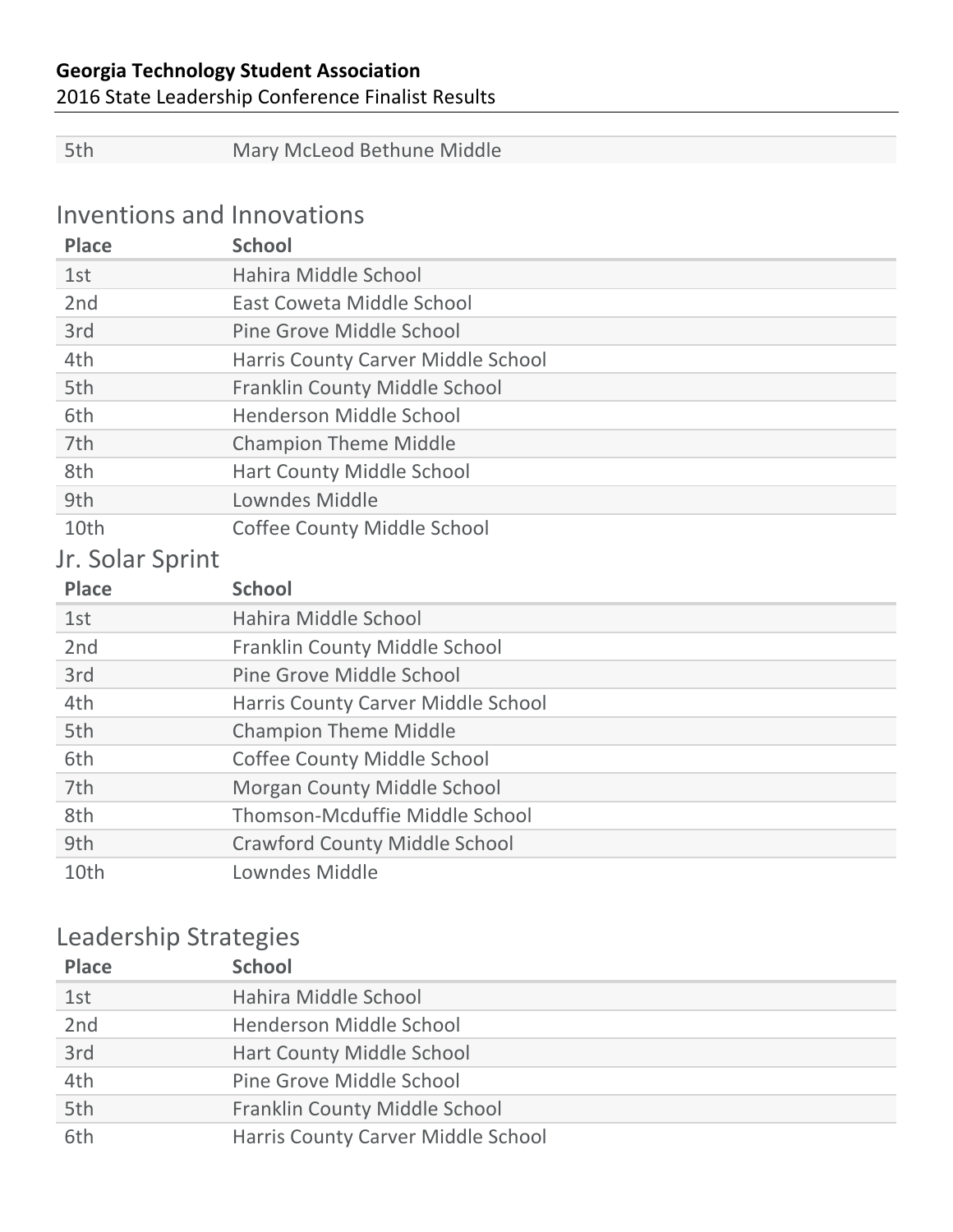#### 2016 State Leadership Conference Finalist Results

| 7th  | <b>Coffee County Middle School</b> |
|------|------------------------------------|
| 8th  | Rothschild Leadership Academy      |
| 9th  | Chattanooga Valley Middle          |
| 10th | East Coweta Middle School          |

#### **Mass Production**

| <b>Place</b>    | <b>School</b>                        |
|-----------------|--------------------------------------|
| 1st             | Hahira Middle School                 |
| 2 <sub>nd</sub> | East Coweta Middle School            |
| 3rd             | <b>Franklin County Middle School</b> |
| 4th             | Harris County Carver Middle School   |
| 5th             | Pine Grove Middle School             |
| 6th             | <b>Hart County Middle School</b>     |
| 7th             | <b>Stone Mountain Middle School</b>  |
| 8th             | <b>Memorial Middle School</b>        |
| 9th             | <b>Brooks County Middle School</b>   |
|                 |                                      |

## Medical Technology

| <b>Place</b> | <b>School</b>                        |
|--------------|--------------------------------------|
| 1st          | Hahira Middle School                 |
| 2nd          | Ben Hill Middle School               |
| 3rd          | Lowndes Middle                       |
| 4th          | <b>Franklin County Middle School</b> |
| 5th          | <b>Champion Theme Middle</b>         |
| 6th          | Rothschild Leadership Academy        |
| 7th          | Pine Grove Middle School             |
| 8th          | Chattanooga Valley Middle            |
| 9th          | East Coweta Middle School            |
| 10th         | Harris County Carver Middle School   |

### Microcontroller Design

| <b>Place</b>    | School                               |
|-----------------|--------------------------------------|
| 1st             | Hahira Middle School                 |
| 2 <sub>nd</sub> | <b>Franklin County Middle School</b> |
| 3rd             | East Coweta Middle School            |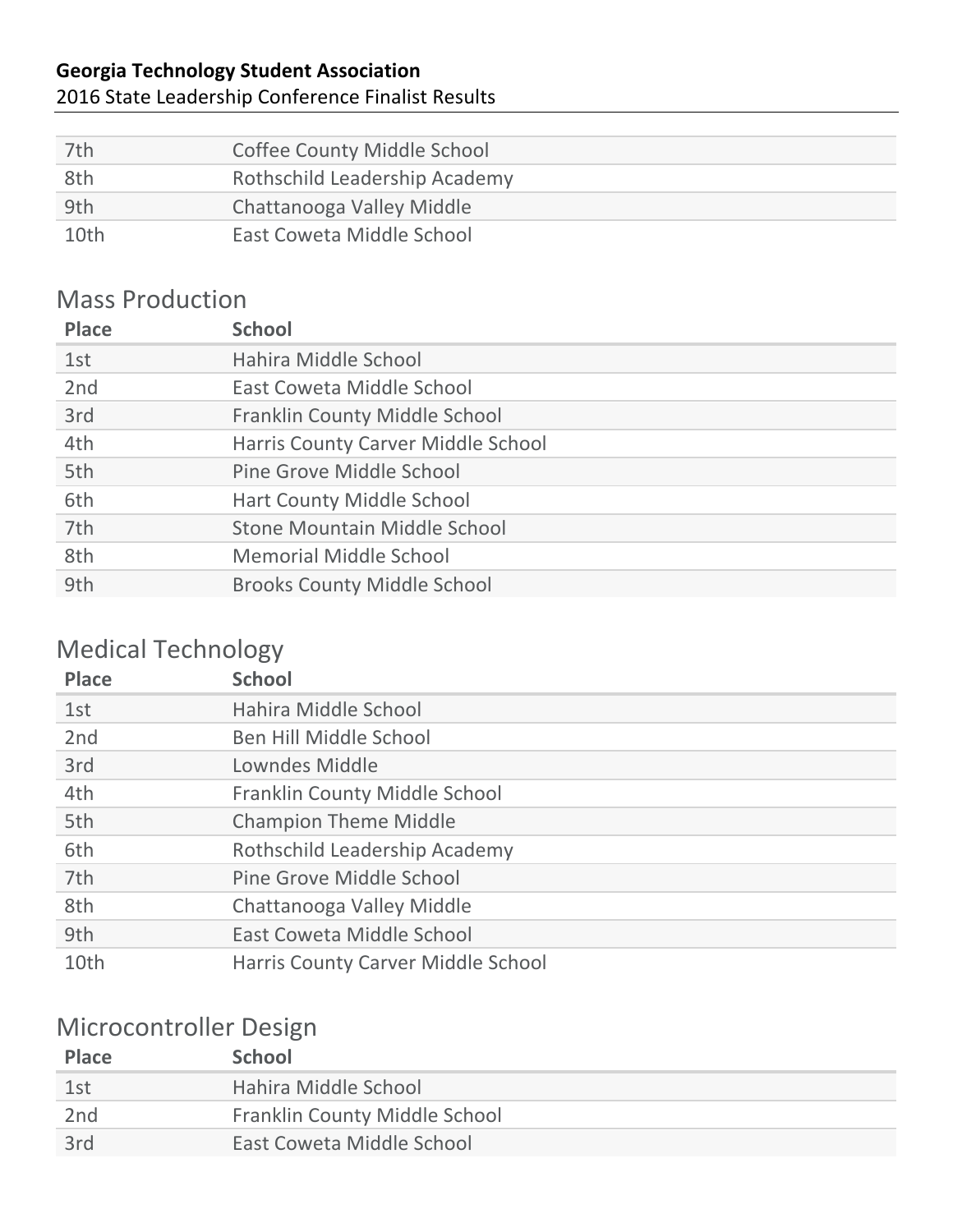#### 2016 State Leadership Conference Finalist Results

| – 4th | Memorial Middle School             |
|-------|------------------------------------|
| 5th   | Harris County Carver Middle School |

## **Outstanding Student**

| <b>Place</b> | <b>School</b>                 | <b>Student</b>      |
|--------------|-------------------------------|---------------------|
| 1st          | Hart County Middle School     | John Gordy          |
| 2nd          | Morgan County Middle School   | <b>Will Paschal</b> |
| 3rd          | Franklin County Middle School | Sarah Justice       |
| 4th          | Pine Grove Middle School      | <b>Connor Sapp</b>  |
| 5th          | Hahira Middle School          | Kathryn Crawford    |

## Prepared Speech

| <b>Place</b> | <b>School</b>                        | <b>Student</b>              |
|--------------|--------------------------------------|-----------------------------|
| 1st          | Franklin County Middle School        | <b>Kennedy Williams</b>     |
| 2nd          | Lowndes Middle                       | Savannah Pannell            |
| 3rd          | Hahira Middle School                 | Sarah Cole                  |
| 4th          | Hart County Middle School            | John Gordy                  |
| 5th          | Chattanooga Valley Middle            | <b>Kendall Barrett</b>      |
| 6th          | Ben Hill Middle School               | <b>Hannah Puckett</b>       |
| 7th          | Mary McLeod Bethune Middle           | <b>Chinnelle Mclaughlin</b> |
| 8th          | Peachtree Charter Middle School      | Adams Arno                  |
| 9th          | Rothschild Leadership Academy        | Marquise White              |
| 10th         | <b>Crawford County Middle School</b> | Maria Trejo                 |

## Problem Solving

| <b>Place</b> | <b>School</b>                    |
|--------------|----------------------------------|
| 1st          | Chattanooga Valley Middle        |
| 2nd          | East Coweta Middle School        |
| 3rd          | Hahira Middle School             |
| 4th          | <b>Hart County Middle School</b> |
| 5th          | East Laurens Middle School       |
| 6th          | Henderson Middle School          |
| 7th          | Tucker Middle School             |
| 8th          | Lowndes Middle                   |
| 9th          | <b>Creekland Middle School</b>   |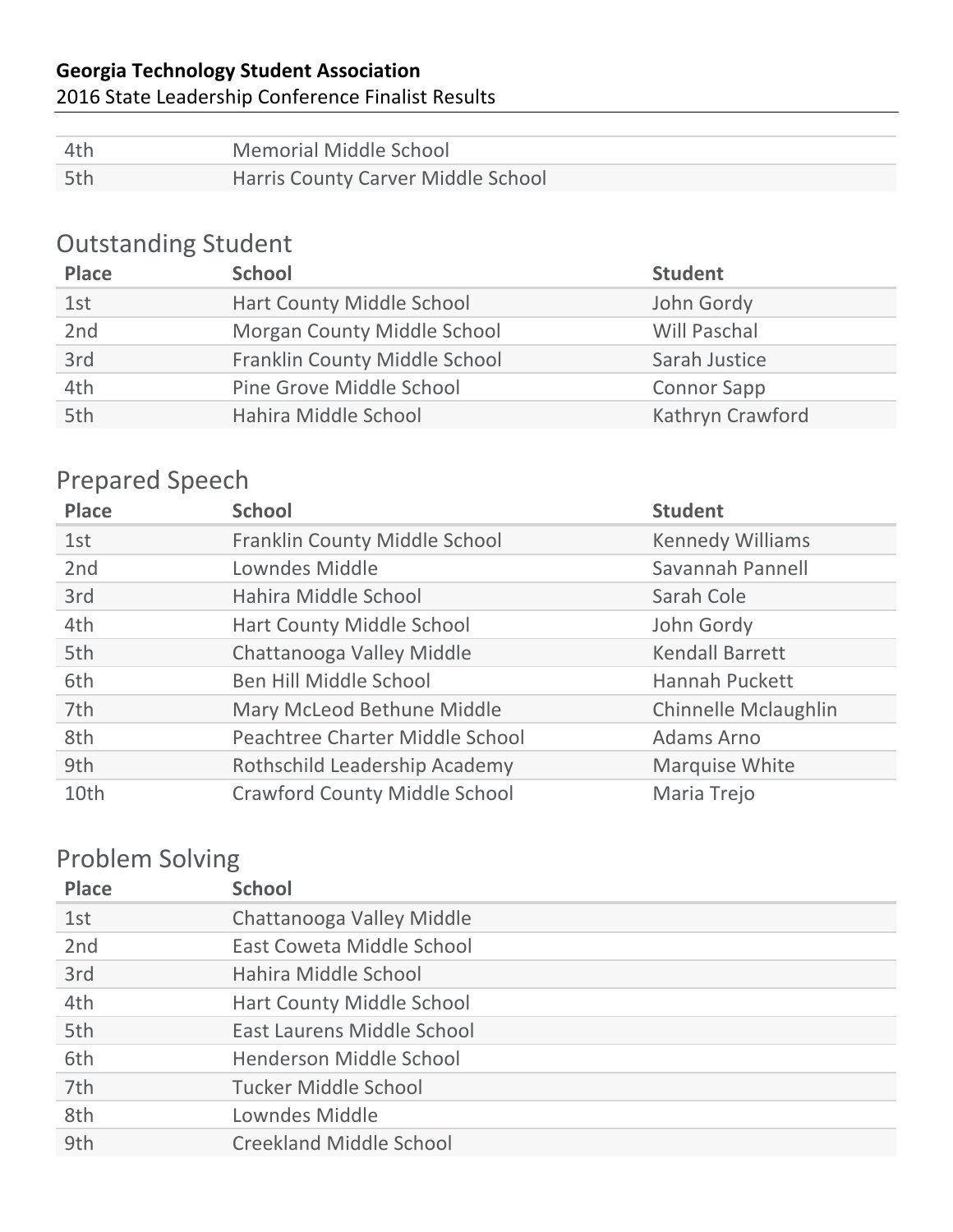#### 2016 State Leadership Conference Finalist Results

10th Appling County Middle School

### Promotional Marketing

| <b>Place</b> | <b>School</b>                      | <b>Student</b>    |
|--------------|------------------------------------|-------------------|
| 1st          | Hahira Middle School               | George Crawford   |
| 2nd          | Harris County Carver Middle School | Emma Jackson      |
| 3rd          | Franklin County Middle School      | Breanna Coile     |
| 4th          | East Coweta Middle School          | Maritza Robles    |
| 5th          | Ben Hill Middle School             | Halle Bynum       |
| 6th          | Hart County Middle School          | <b>Emma Ayers</b> |
| 7th          | <b>Tucker Middle School</b>        | Shakira Hussien   |

#### **STEM Animation**

| <b>Place</b>                  | <b>School</b>                        |  |
|-------------------------------|--------------------------------------|--|
| 1st                           | Hahira Middle School                 |  |
| 2nd                           | <b>Hart County Middle School</b>     |  |
| 3rd                           | <b>East Coweta Middle School</b>     |  |
| 4th                           | <b>Franklin County Middle School</b> |  |
| 5th                           | <b>Bennett's Mill Middle School</b>  |  |
| 6th                           | Harris County Carver Middle School   |  |
| 7th                           | Lowndes Middle                       |  |
| 8th                           | Rothschild Leadership Academy        |  |
| 9th                           | Pine Grove Middle School             |  |
| <b>Structural Engineering</b> |                                      |  |
| <b>Place</b>                  | <b>School</b>                        |  |
| 1st                           | Harris County Carver Middle School   |  |
| 2nd                           | <b>Franklin County Middle School</b> |  |
| 3rd                           | Pine Grove Middle School             |  |
| 4th                           | Hahira Middle School                 |  |
| 5th                           | Chattanooga Valley Middle            |  |

## System Control Technology

| <b>Place</b> | <b>School</b>        |
|--------------|----------------------|
| 1st          | Hahira Middle School |
| 2nd          | Tucker Middle School |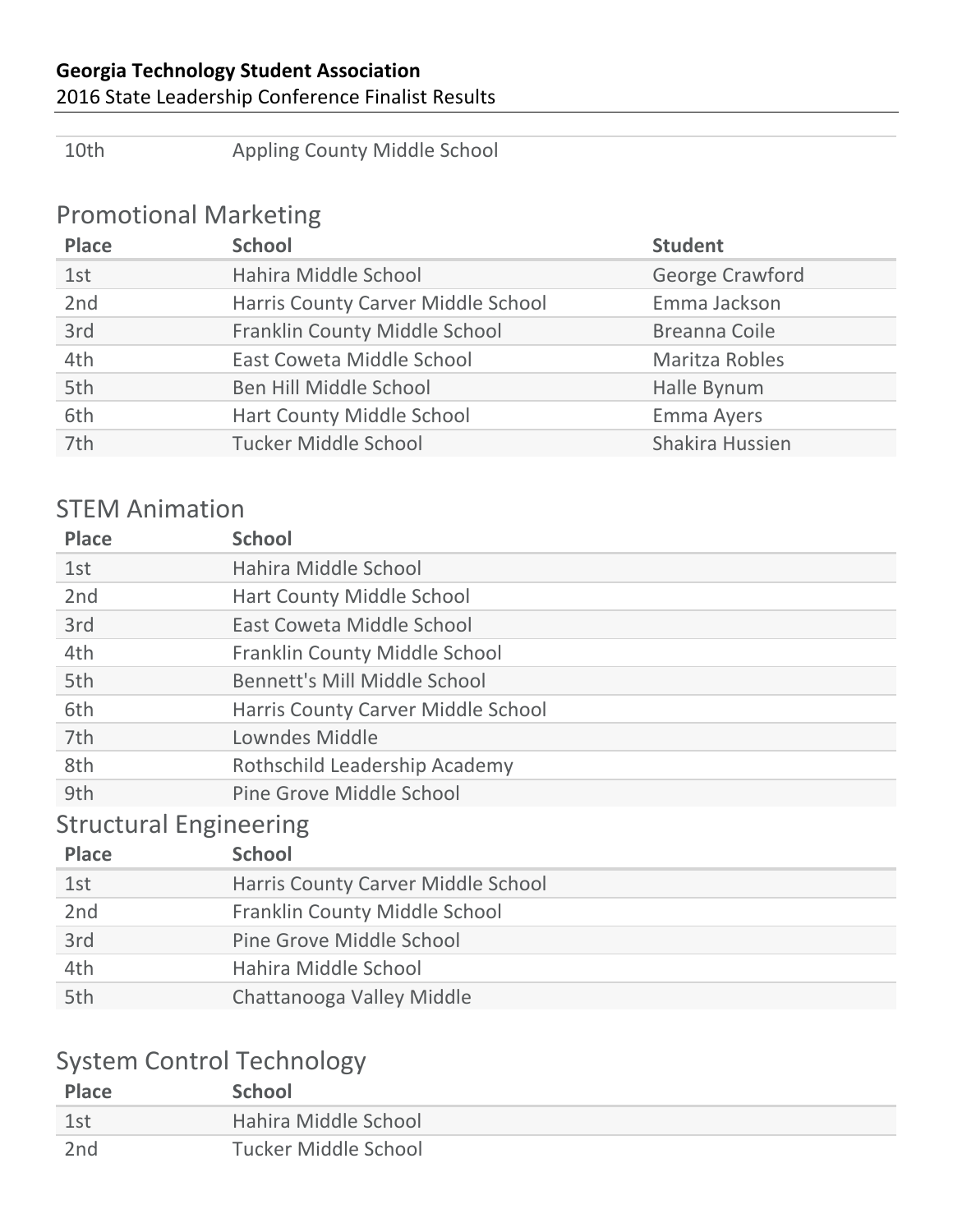#### 2016 State Leadership Conference Finalist Results

| 3rd | Harris County Carver Middle School   |
|-----|--------------------------------------|
| 4th | Franklin County Middle School        |
| 5th | <b>Crawford County Middle School</b> |
| 6th | East Coweta Middle School            |
| 7th | Henderson Middle School              |
| 8th | Hart County Middle School            |

#### **Tech Bowl**

| <b>Place</b> | <b>School</b>                        |
|--------------|--------------------------------------|
| 1st          | Miller Grove Middle School           |
| 2nd          | East Coweta Middle School            |
| 3rd          | <b>Hart County Middle School</b>     |
| 4th          | Franklin County Middle School        |
| 5th          | Harris County Carver Middle School   |
| 6th          | Pine Grove Middle School             |
| 7th          | Marietta Middle School               |
| 8th          | Mary McLeod Bethune Middle           |
| 9th          | Ben Hill Middle School               |
| 10th         | <b>Crawford County Middle School</b> |

### Tech Bowl Written

| <b>Place</b> | <b>School</b>                      | <b>Student</b>            |
|--------------|------------------------------------|---------------------------|
| 1st          | Marietta Middle School             | <b>Marcos Rios</b>        |
| 2nd          | Harris County Carver Middle School | <b>William McAllister</b> |
| 3rd          | Miller Grove Middle School         | Khalil Siddeeq            |
| 4th          | Hahira Middle School               | <b>William Broomberg</b>  |
| 5th          | Franklin County Middle School      | David Brogdon             |
| 6th          | Pine Grove Middle School           | <b>Alex Versailles</b>    |
| 7th          | Pine Grove Middle School           | Jacob Zeigler             |
| 8th          | Hart County Middle School          | <b>Garrett Stone</b>      |
| 9th          | Marietta Middle School             | <b>Smith Hawkins</b>      |
| 10th         | Franklin County Middle School      | Alyssa Yacobacci          |

#### Technical Design **Place School**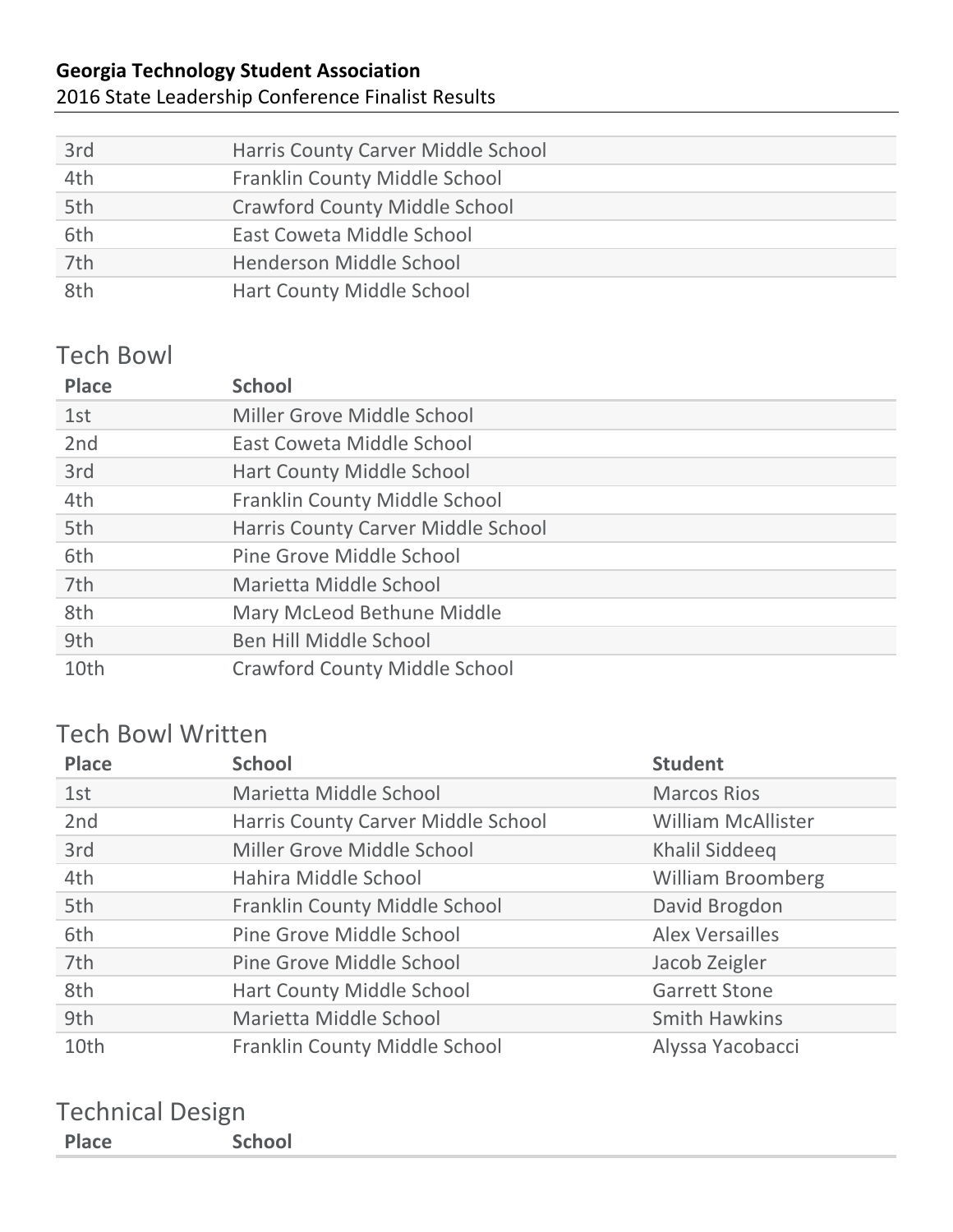#### 2016 State Leadership Conference Finalist Results

| 1st  | Miller Grove Middle School    |
|------|-------------------------------|
| 2nd  | Lowndes Middle                |
| 3rd  | Hahira Middle School          |
| 4th  | Henderson Middle School       |
| 5th  | <b>Champion Theme Middle</b>  |
| 6th  | Chattanooga Valley Middle     |
| 7th  | Franklin County Middle School |
| 8th  | Ben Hill Middle School        |
| 9th  | Tucker Middle School          |
| 10th | Redan Middle School           |

## Video Game Design

| <b>Place</b>    | <b>School</b>                        |
|-----------------|--------------------------------------|
| 1st             | Hahira Middle School                 |
| 2 <sub>nd</sub> | Lowndes Middle                       |
| 3rd             | <b>Buford Middle School</b>          |
| 4th             | Pine Grove Middle School             |
| 5th             | <b>Hart County Middle School</b>     |
| 6th             | Bennett's Mill Middle School         |
| 7th             | <b>Franklin County Middle School</b> |
| 8th             | East Coweta Middle School            |
| 9th             | Chattanooga Valley Middle            |
| 10th            | Marietta Middle School               |

## Website Design

| <b>Place</b> | <b>School</b>                 |
|--------------|-------------------------------|
| 1st          | Hahira Middle School          |
| 2nd          | Pine Grove Middle School      |
| 3rd          | Chattanooga Valley Middle     |
| 4th          | Franklin County Middle School |
| 5th          | <b>Buford Middle School</b>   |
| 6th          | East Coweta Middle School     |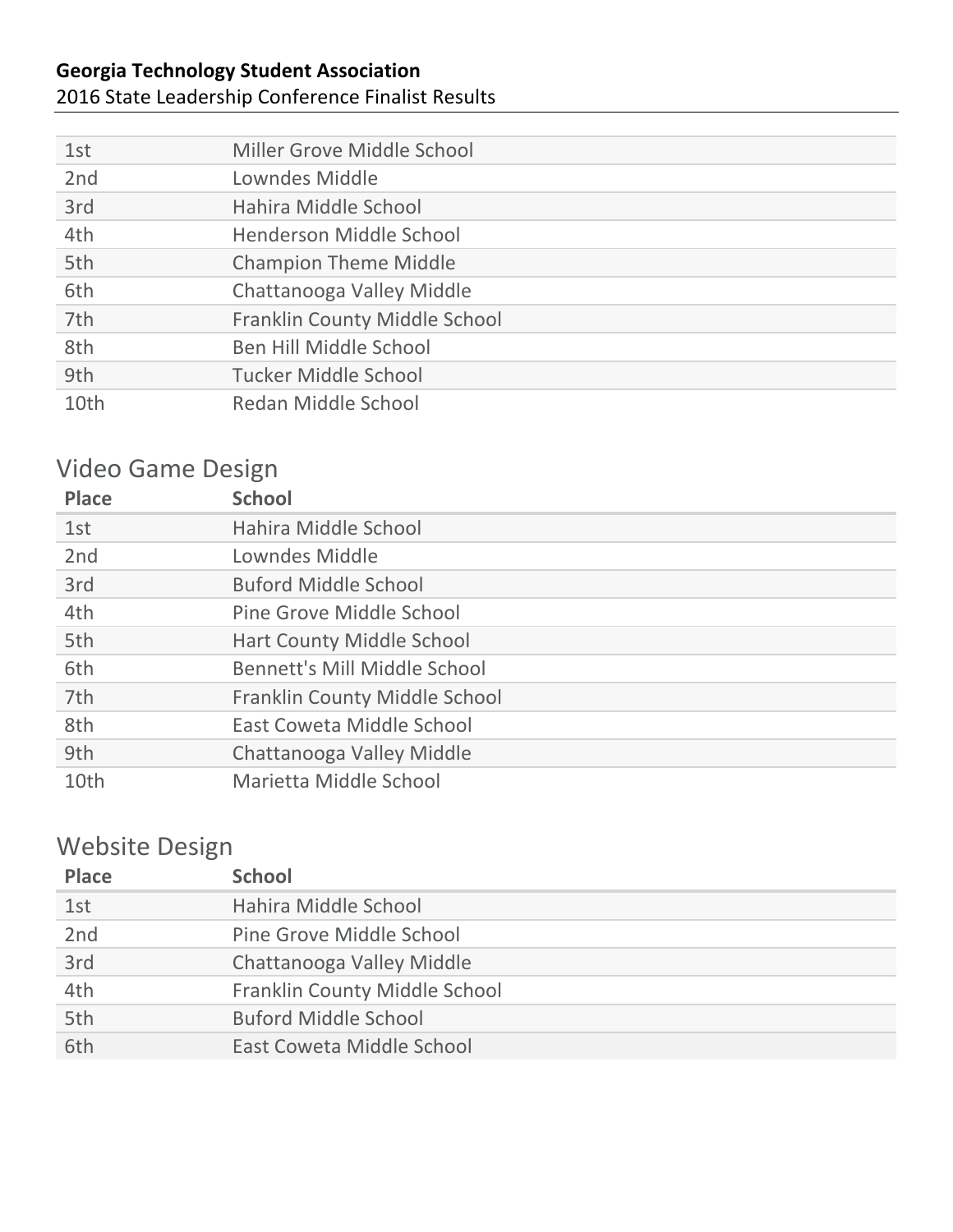# **High School**

## Animatronics

| <b>Place</b> | <b>School</b>                                          |
|--------------|--------------------------------------------------------|
| 1st          | Parkview High School                                   |
| 2nd          | Lowndes High School                                    |
| 3rd          | <b>Gwinnett School Of Math, Science and Technology</b> |
| 4th          | <b>Winder-Barrow High School</b>                       |
| 5th          | Monroe Area High School                                |
| 6th          | <b>Tucker High School</b>                              |
| 7th          | South Forsyth High School                              |
| 8th          | Irwin County High School                               |
| 9th          | Ola High School                                        |
| 10th         | Dunwoody High School                                   |

#### **Architectural Renovation**

| <b>Place</b>    | <b>School</b>                                             |
|-----------------|-----------------------------------------------------------|
| 1st             | Loganville High School                                    |
| 2 <sub>nd</sub> | A.R. Johnson Health Science And Engineering Magnet School |
| 3rd             | North Forsyth High School                                 |
| 4th             | Parkview High School                                      |
| 5th             | <b>Forsyth Central High School</b>                        |
| 6th             | South Forsyth High School                                 |
| 7th             | <b>Newton College And Career Academy</b>                  |
| 8th             | Southwest Dekalb High School                              |
| 9th             | <b>Trion High School</b>                                  |
| 10th            | Lambert High School                                       |

### Biotechnology Design

| <b>Place</b> | <b>School</b>                      |
|--------------|------------------------------------|
| 1st          | Chamblee High School               |
| 2nd          | Parkview High School               |
| 3rd          | <b>Tucker High School</b>          |
| 4th          | Lambert High School                |
| 5th          | Norcross High School               |
| 6th          | <b>Forsyth Central High School</b> |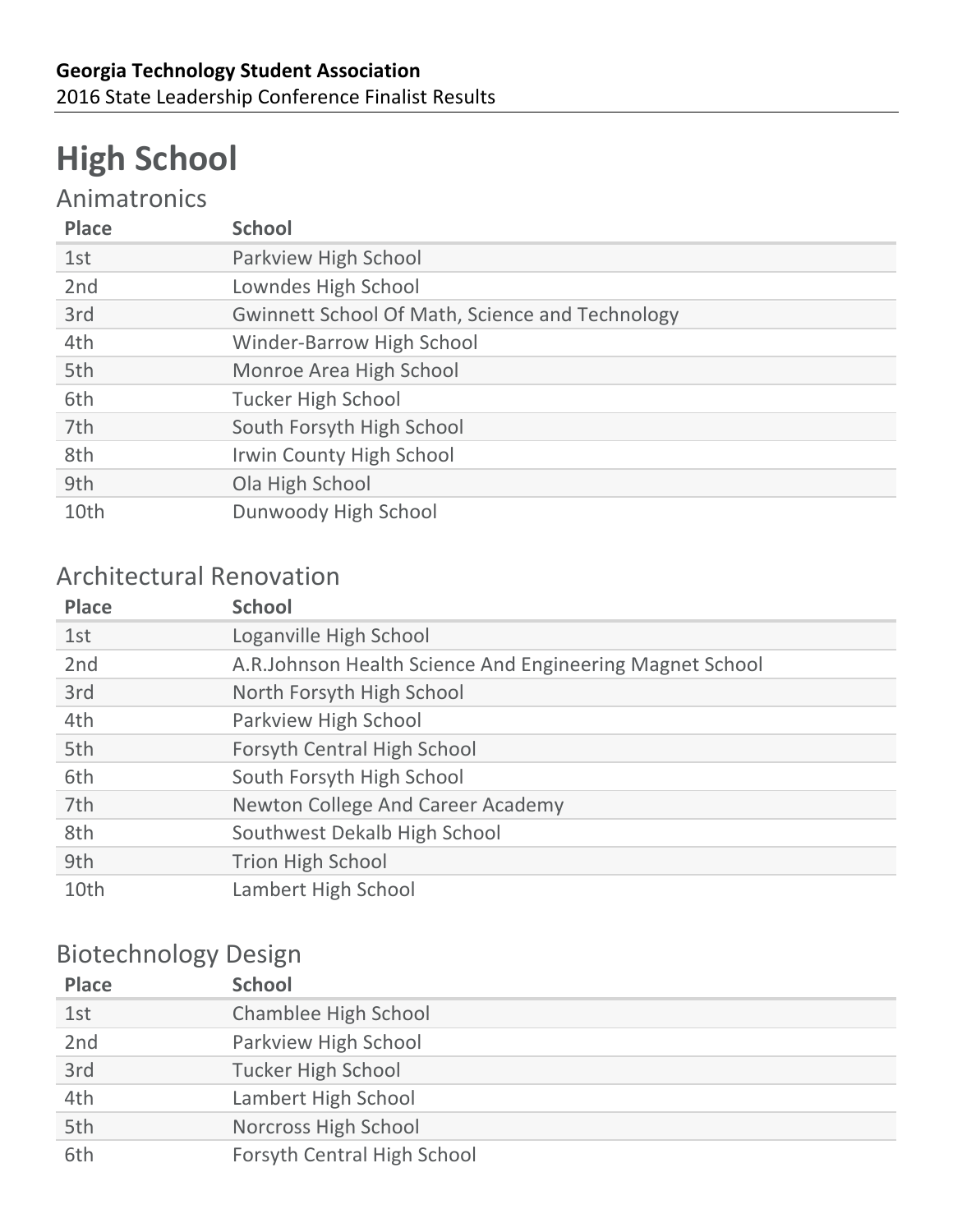#### 2016 State Leadership Conference Finalist Results

| 7th  | Woodstock High School    |
|------|--------------------------|
| 8th  | Gilmer High School       |
| 9th  | Irwin County High School |
| 10th | Westlake High School     |

### **Career Preparation**

| <b>Place</b> | <b>School</b>                      | <b>Student</b>        |
|--------------|------------------------------------|-----------------------|
| 1st          | South Forsyth High School          | Caitlyn Herrera       |
| 2nd          | Jonesboro High School              | <b>Ton Nguyen</b>     |
| 3rd          | <b>Hart County High School</b>     | <b>Tillman Kinley</b> |
| 4th          | Morrow High School                 | Twumasi Pennoh        |
| 5th          | Shiloh High School                 | Nimra Khan            |
| 6th          | Flowery Branch High School         | Drew Lisenbee         |
| 7th          | <b>Crawford County High School</b> | <b>Gregory Draper</b> |
| 8th          | Winder-Barrow High School          | <b>Taylor Gray</b>    |
| 9th          | <b>Pickens High School</b>         | Anne Brown-Goolsby    |
| 10th         | Parkview High School               | Thuy Pham             |

#### Chapter Team

| <b>Place</b> | <b>School</b>                      |
|--------------|------------------------------------|
| 1st          | <b>Crawford County High School</b> |
| 2nd          | Lowndes High School                |
| 3rd          | Franklin County High School        |
| 4th          | Parkview High School               |
| 5th          | Hart County High School            |
| 6th          | South Forsyth High School          |
| 7th          | <b>Forsyth Central High School</b> |
| 8th          | Northview High School              |
| 9th          | <b>Tucker High School</b>          |
| 10th         | Dunwoody High School               |

## Children's Stories

| <b>Place</b>    | <b>School</b>             |
|-----------------|---------------------------|
| 1st             | South Forsyth High School |
| 2 <sub>nd</sub> | Parkview High School      |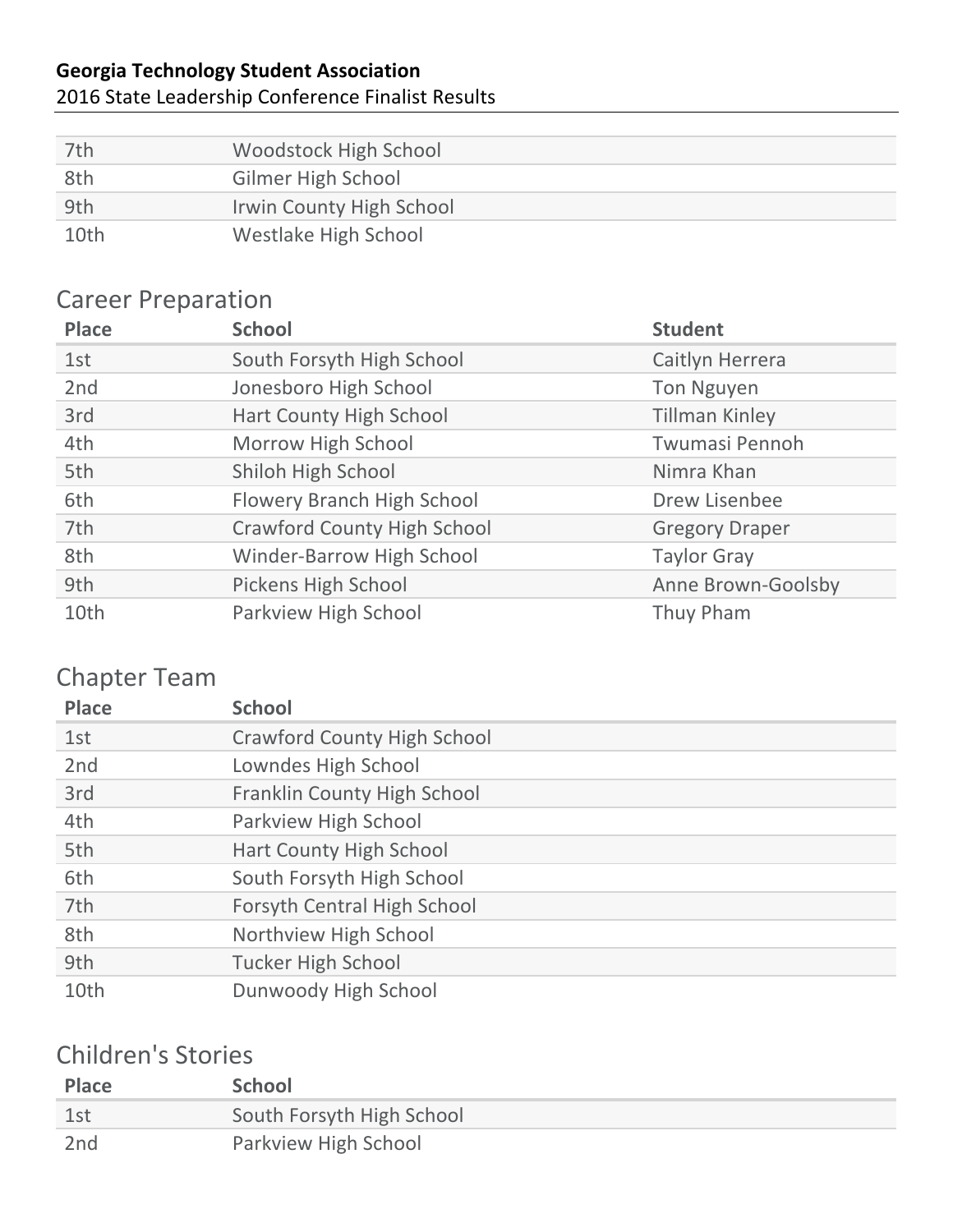#### 2016 State Leadership Conference Finalist Results

| 3rd  | Johns Creek High School                                   |
|------|-----------------------------------------------------------|
| 4th  | Westlake High School                                      |
| 5th  | Ola High School                                           |
| 6th  | A.R. Johnson Health Science And Engineering Magnet School |
| 7th  | <b>Gwinnett School Of Math, Science and Technology</b>    |
| 8th  | <b>Gilmer High School</b>                                 |
| 9th  | <b>Tucker High School</b>                                 |
| 10th | Shiloh High School                                        |

### **Computer Numerical Control Production**

| <b>Place</b> | <b>School</b>                                          |
|--------------|--------------------------------------------------------|
| 1st          | Mill Creek High School                                 |
| 2nd          | Monroe Area High School                                |
| 3rd          | <b>Newton College And Career Academy</b>               |
| 4th          | South Forsyth High School                              |
| 5th          | <b>Tucker High School</b>                              |
| 6th          | Parkview High School                                   |
| 7th          | <b>Gwinnett School Of Math, Science and Technology</b> |
| 8th          | Chamblee High School                                   |
| 9th          | Lambert High School                                    |
|              |                                                        |

#### Computer-Aided Design 2D - Architecture

| <b>Place</b>    | <b>School</b>                                                      | <b>Student</b>          |
|-----------------|--------------------------------------------------------------------|-------------------------|
| 1st             | Forsyth Central High School                                        | <b>Thomas Bray</b>      |
| 2 <sub>nd</sub> | A.R.Johnson Health Science And Engineering<br><b>Magnet School</b> | Jared Brown             |
| 3rd             | Johns Creek High School                                            | Alex Resnick            |
| 4th             | South Forsyth High School                                          | Belen Heybroek          |
| 5th             | Parkview High School                                               | Shriji Suhagia          |
| 6th             | <b>Newton College And Career Academy</b>                           | Isabella Booth          |
| 7th             | Pickens High School                                                | <b>Auston Davenport</b> |
| 8th             | Morrow High School                                                 | <b>Brett Waller</b>     |
| 9th             | <b>Gwinnett School Of Math, Science and</b><br>Technology          | Simin Savani            |
| 10th            | <b>Gilmer High School</b>                                          | Saul Cecilio            |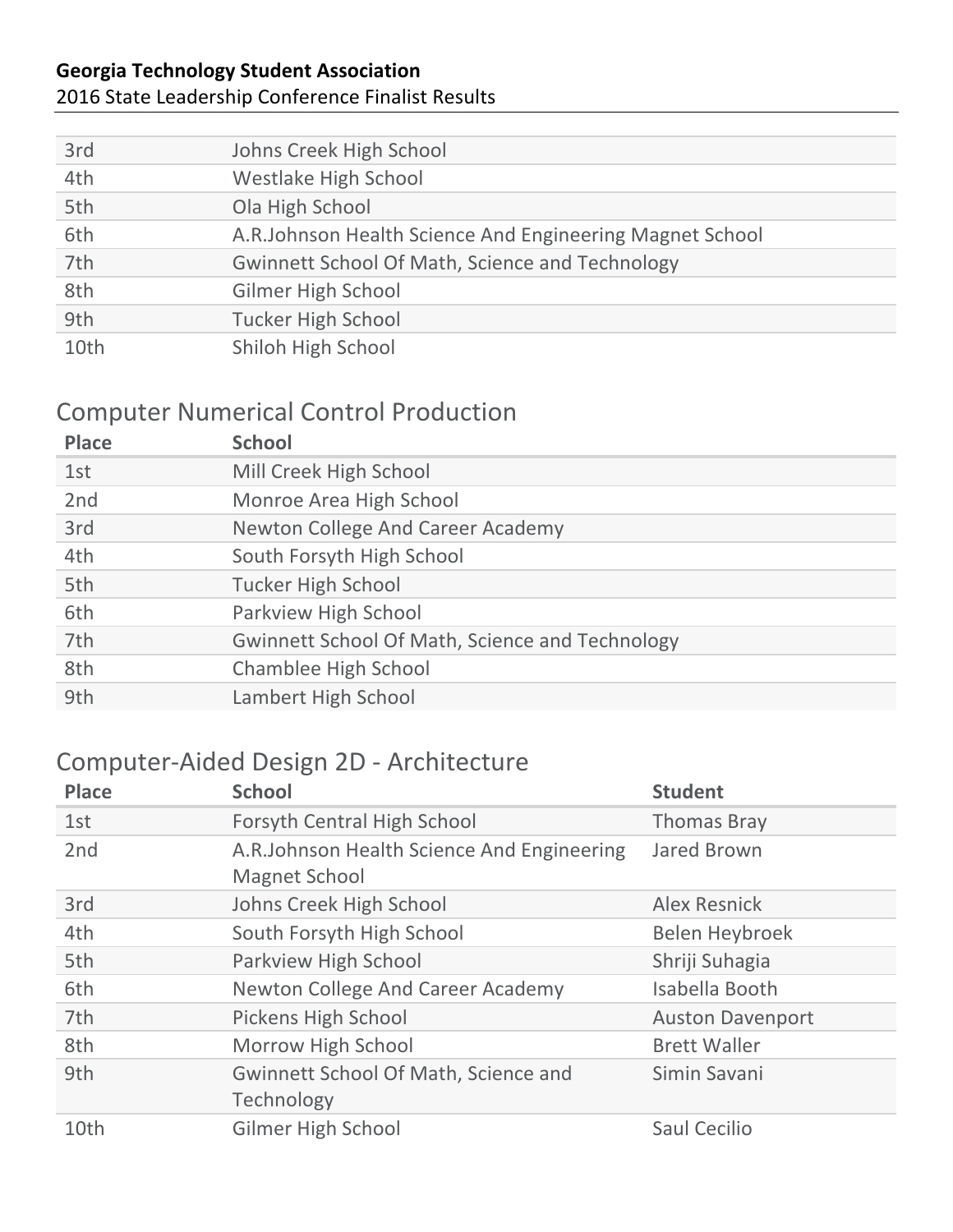## Computer-Aided Design 3D - Engineering

| <b>Place</b> | <b>School</b>                                               | <b>Student</b>           |
|--------------|-------------------------------------------------------------|--------------------------|
| 1st          | Lambert High School                                         | Joel Joseprabu           |
| 2nd          | Parkview High School                                        | Asimm Hirani             |
| 3rd          | Peachtree Ridge High School                                 | <b>Bryce Karlins</b>     |
| 4th          | Peach County High School                                    | Jackie Chen              |
| 5th          | Gwinnett School Of Math, Science and<br>Technology          | Daniel Schwank           |
| 6th          | Lakeside High School - Evans                                | <b>Adam Mansour</b>      |
| 7th          | A.R.Johnson Health Science And Engineering<br>Magnet School | Jennifer Endres          |
| 8th          | <b>Charles Drew High School</b>                             | Harry Nguyen             |
| 9th          | <b>Gilmer High School</b>                                   | <b>Andrew Romanick</b>   |
| 10th         | Alcovy High School                                          | <b>Sabine Warrington</b> |

### Debating Technological Issues

| <b>Place</b> | <b>School</b>                                            |
|--------------|----------------------------------------------------------|
| 1st          | <b>Woodstock High School</b>                             |
| 2nd          | Savannah Arts Academy                                    |
| 3rd          | <b>Gwinnett School Of Math, Science and Technology</b>   |
| 4th          | South Forsyth High School                                |
| 5th          | A.R.Johnson Health Science And Engineering Magnet School |
| 6th          | Forsyth Central High School                              |
| 7th          | Shiloh High School                                       |
| 8th          | Franklin County High School                              |
| 9th          | Irwin County High School                                 |
| 10th         | Lowndes High School                                      |

### Desktop Publishing

| <b>Place</b> | <b>School</b>                                      | <b>Student</b>         |
|--------------|----------------------------------------------------|------------------------|
| 1st          | Ola High School                                    | <b>Tyler Patrick</b>   |
| 2nd          | Monroe Area High School                            | Kayla McElreath        |
| 3rd          | Gwinnett School Of Math, Science and<br>Technology | <b>Brendon Machado</b> |
| 4th          | <b>Tucker High School</b>                          | <b>Sydney Csukas</b>   |
| 5th          | Parkview High School                               | <b>Brent Bessemer</b>  |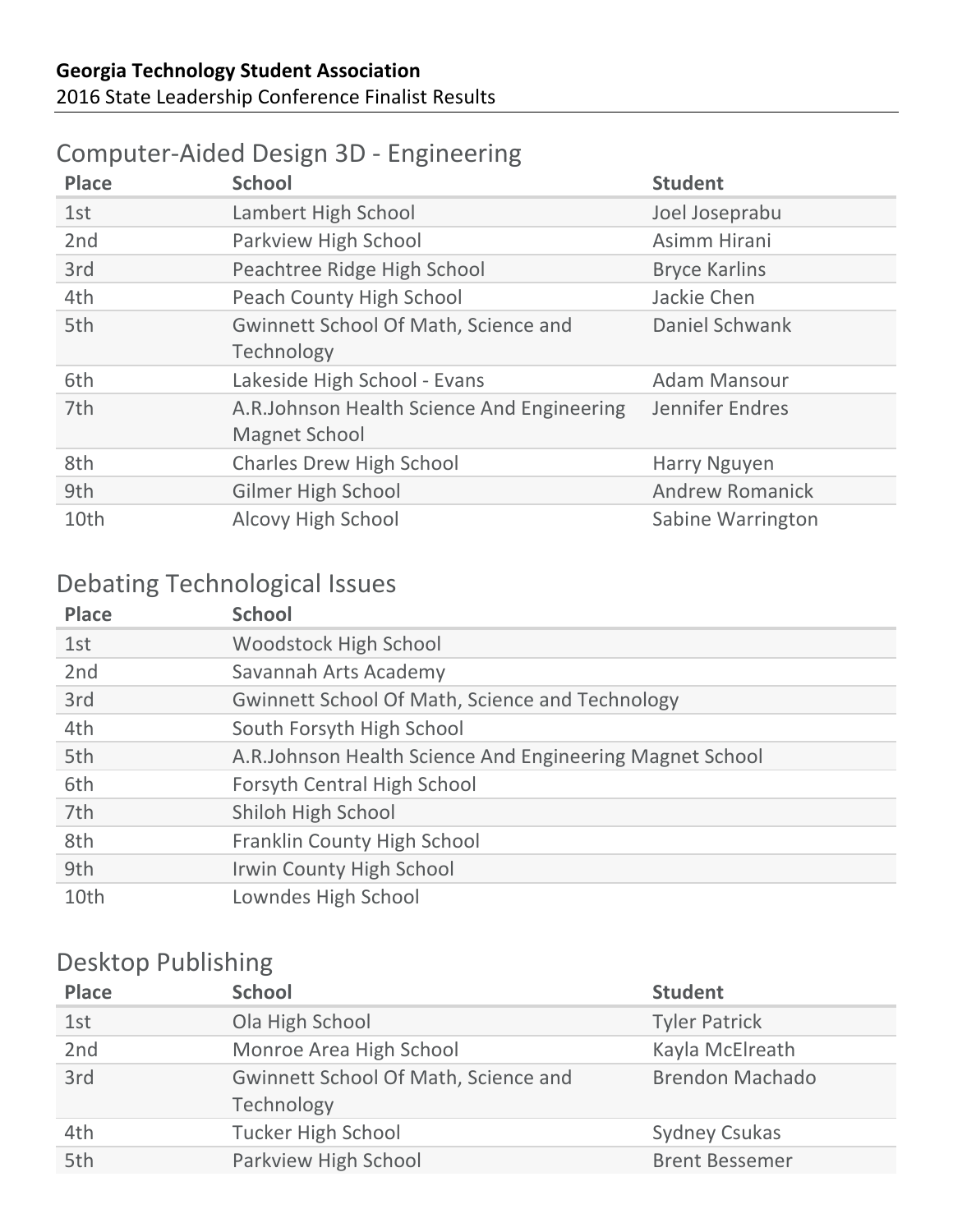#### **Georgia Technology Student Association** 2016 State Leadership Conference Finalist Results

| 6th  | Jonesboro High School   | <b>Tiffany Long</b>    |
|------|-------------------------|------------------------|
| 7th  | Hart County High School | <b>Audrey Honiotes</b> |
| 8th  | Pickens High School     | Anne Brown-Goolsby     |
| 9th  | Johns Creek High School | Jiwoo Park             |
| 10th | Westlake High School    | <b>Ebony Strong</b>    |

## Digital Video Production

| <b>Place</b> | <b>School</b>                                          |
|--------------|--------------------------------------------------------|
| 1st          | Parkview High School                                   |
| 2nd          | <b>Gwinnett School Of Math, Science and Technology</b> |
| 3rd          | Jonesboro High School                                  |
| 4th          | <b>Trion High School</b>                               |
| 5th          | Hart County High School                                |
| 6th          | <b>Forsyth Central High School</b>                     |
| 7th          | West Forsyth High School                               |
| 8th          | Eastside High School                                   |
| 9th          | Ola High School                                        |
| 10th         | <b>Brooks County High School</b>                       |

## Dragster Design

| <b>Place</b>    | <b>School</b>                                             | <b>Student</b>        |
|-----------------|-----------------------------------------------------------|-----------------------|
| 1st             | <b>Franklin County High School</b>                        | <b>Andrew Thomas</b>  |
| 2 <sub>nd</sub> | Lowndes High School                                       | <b>Sem Martinez</b>   |
| 3rd             | <b>Gwinnett School Of Math, Science and</b><br>Technology | <b>Justin Mun</b>     |
| 4th             | Lowndes High School                                       | <b>Trevor Terry</b>   |
| 5th             | <b>Screven County High School</b>                         | Joey Haigh            |
| 6th             | <b>Trion High School</b>                                  | Cj Jackson            |
| 7th             | <b>Screven County High School</b>                         | <b>Rhett Thompson</b> |
| 8th             | <b>Franklin County High School</b>                        | <b>Caleb Phillips</b> |
| 9th             | Gwinnett School Of Math, Science and<br>Technology        | Jong Kim              |
| 10th            | <b>Trion High School</b>                                  | <b>Drake Crider</b>   |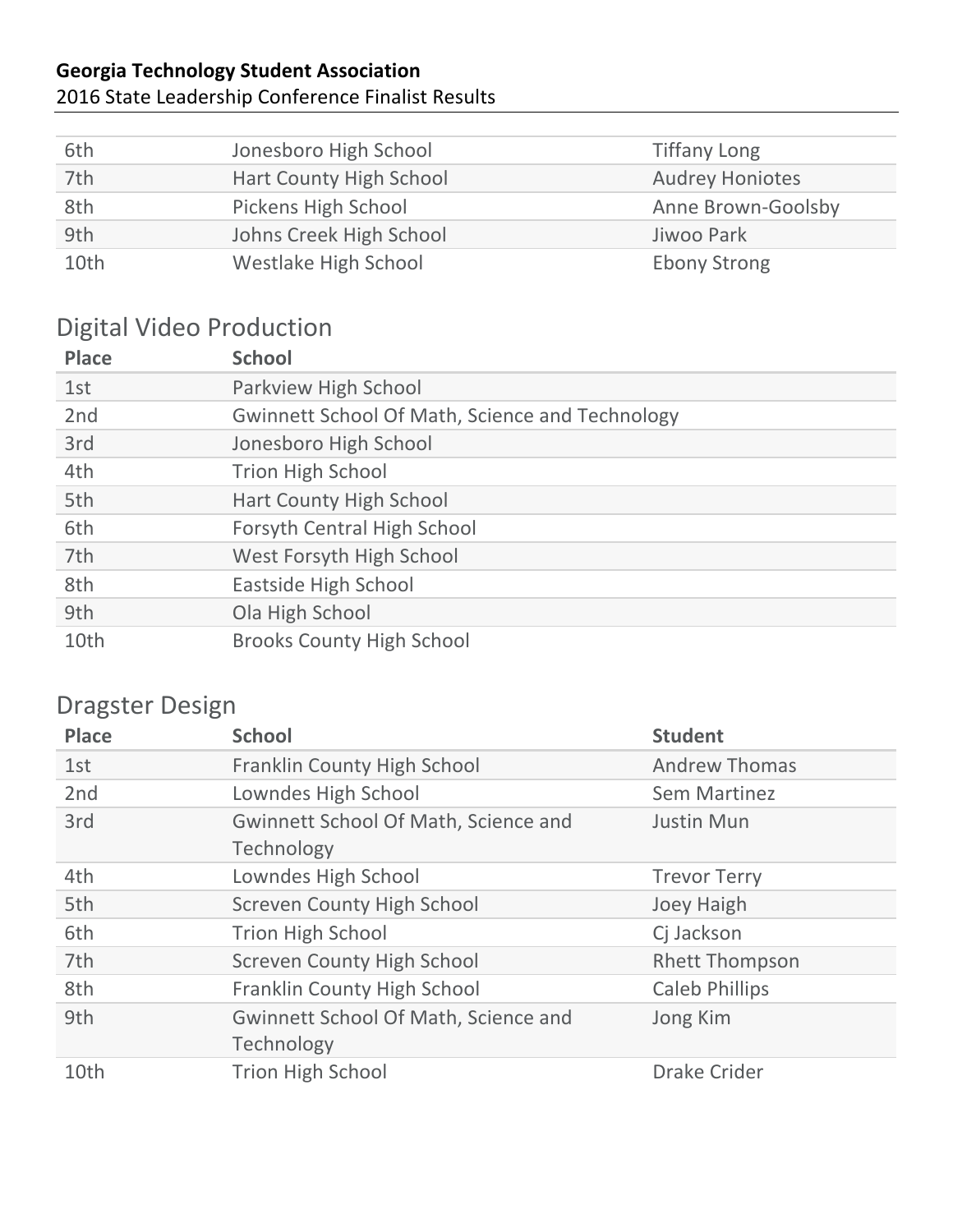### Electrathon Rally

| <b>Place</b> | <b>School</b>                      |
|--------------|------------------------------------|
| 1st          | South Forsyth High School          |
| 2nd          | <b>Crawford County High School</b> |
| 3rd          | <b>Chamblee High School</b>        |
| 4th          | Lowndes High School                |
| 5th          | South Forsyth High School          |
| 6th          | G.W. Carver                        |
| 7th          | Duluth High School                 |
| 8th          | <b>Grayson High School</b>         |
| 9th          | Winder-Barrow High School          |
| 10th         | North Cobb High School             |

## Electrical Applications

| <b>Place</b>    | <b>School</b>                                             | <b>Student</b>            |
|-----------------|-----------------------------------------------------------|---------------------------|
| 1st             | Parkview High School                                      | Asimm Hirani              |
| 2 <sub>nd</sub> | Gwinnett School Of Math, Science and<br>Technology        | Jeffrey Jacob             |
| 3rd             | <b>Gwinnett School Of Math, Science and</b><br>Technology | Sabarish Sainathan        |
| 4th             | Parkview High School                                      | <b>Vincent Papotto</b>    |
| 5th             | South Forsyth High School                                 | <b>Wesley Rodenstine</b>  |
| 6th             | Dunwoody High School                                      | Seth May                  |
| 7th             | Peachtree Ridge High School                               | <b>Bryce Karlins</b>      |
| 8th             | Ola High School                                           | <b>Will Crawford</b>      |
| 9th             | Ola High School                                           | <b>Tyler Patrick</b>      |
| 10th            | Heritage High School                                      | <b>Christopher Walker</b> |

### Engineering Design

| <b>Place</b> | <b>School</b>               |
|--------------|-----------------------------|
| 1st          | Parkview High School        |
| 2nd          | Monroe Area High School     |
| 3rd          | <b>Trion High School</b>    |
| 4th          | Peachtree Ridge High School |
| 5th          | Westlake High School        |
| 6th          | Flowery Branch High School  |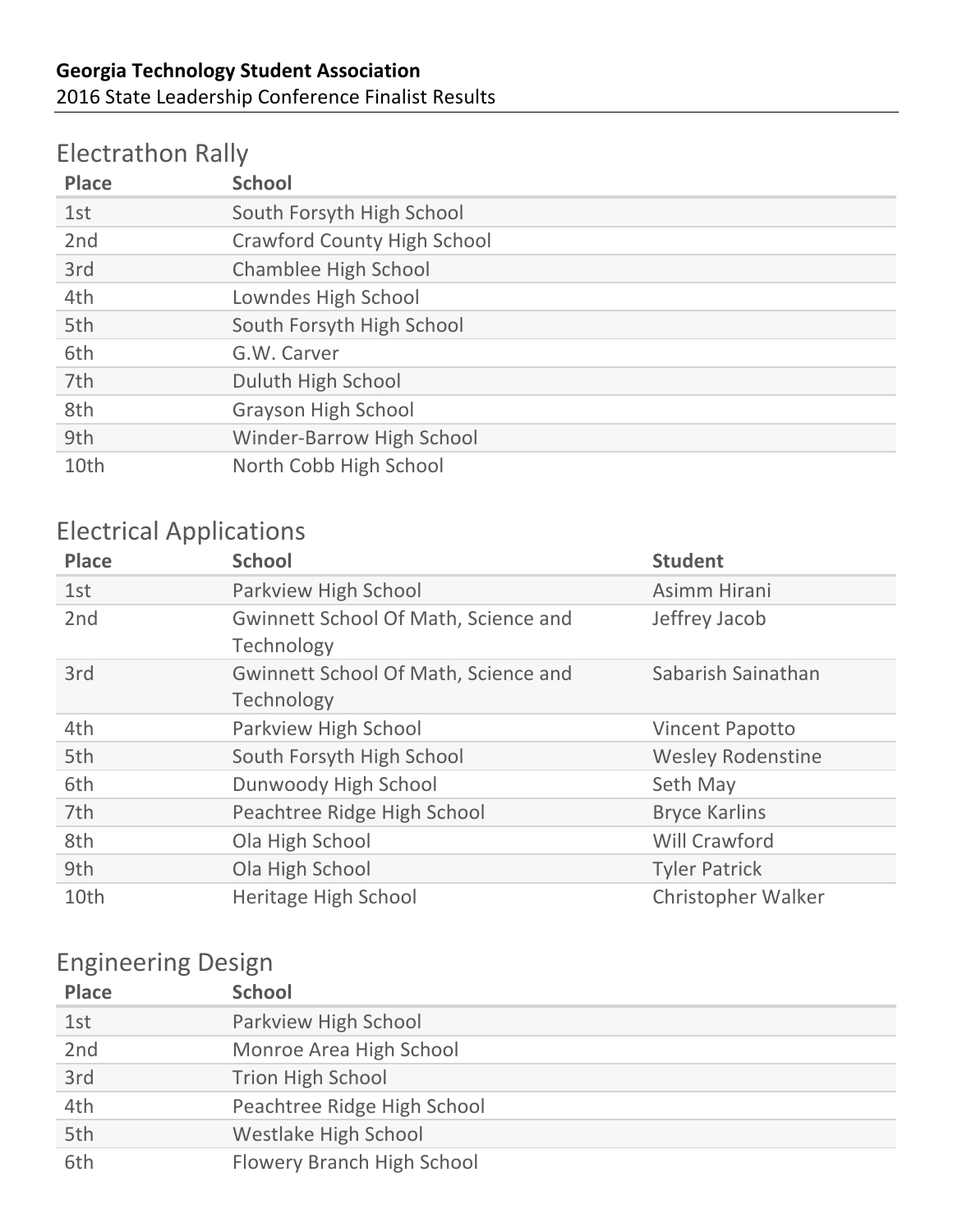#### 2016 State Leadership Conference Finalist Results

| 7th  | Shiloh High School                                     |
|------|--------------------------------------------------------|
| 8th  | Woodstock High School                                  |
| 9th  | Irwin County High School                               |
| 10th | <b>Gwinnett School Of Math, Science and Technology</b> |

## Essays on Technology

| <b>Place</b> | <b>School</b>                    | <b>Student</b>       |
|--------------|----------------------------------|----------------------|
| 1st          | <b>Woodstock High School</b>     | Paula Ruiz           |
| 2nd          | Jonesboro High School            | <b>Ton Nguyen</b>    |
| 3rd          | Lowndes High School              | <b>Jack Crawford</b> |
| 4th          | Northview High School            | Shreya Bandlamudi    |
| 5th          | <b>Tucker High School</b>        | <b>Kaleb Sixto</b>   |
| 6th          | Parkview High School             | Christina Rincon     |
| 7th          | <b>Campbell High School</b>      | Amari Cotton         |
| 8th          | Chamblee High School             | Shirazi Sherwin      |
| 9th          | <b>George Walton Academy</b>     | Peyton Hutchison     |
| 10th         | <b>Winder-Barrow High School</b> | <b>Trace Freeman</b> |

## Extemporaneous Speech

| <b>Place</b>    | <b>School</b>                                             | <b>Student</b>         |
|-----------------|-----------------------------------------------------------|------------------------|
| 1st             | <b>Gwinnett School Of Math, Science and</b><br>Technology | Jyot Batra             |
| 2 <sub>nd</sub> | <b>Carrollton High School</b>                             | Max Schoenfeld         |
| 3rd             | South Forsyth High School                                 | <b>Trey Tucker</b>     |
| 4th             | <b>Fitzgerald High School</b>                             | <b>Wesley McCauley</b> |
| 5th             | Savannah Arts Academy                                     | A.c. Williams          |
| 6th             | Lowndes High School                                       | <b>Jack Crawford</b>   |
| 7th             | Morrow High School                                        | Fernando Zapien        |
| 8th             | <b>Irwin County High School</b>                           | Will Schalch           |
| 9th             | Ola High School                                           | <b>Emily Crawford</b>  |
| 10th            | <b>Chamblee High School</b>                               | Logan Spencer          |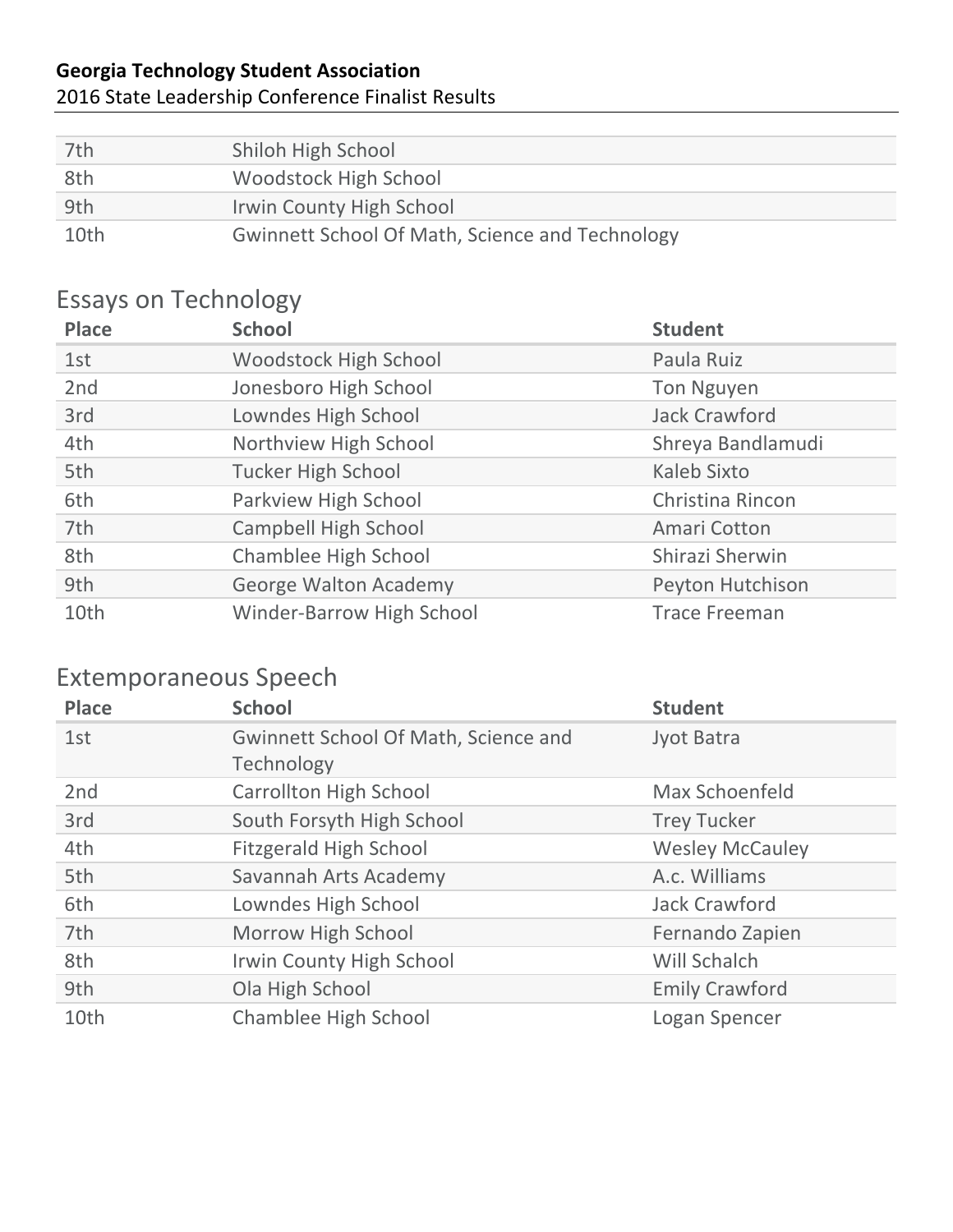## Fashion Design

| <b>Place</b> | <b>School</b>                                          |
|--------------|--------------------------------------------------------|
| 1st          | Parkview High School                                   |
| 2nd          | South Forsyth High School                              |
| 3rd          | Johns Creek High School                                |
| 4th          | Monroe Area High School                                |
| 5th          | North Springs Charter High School                      |
| 6th          | <b>Gwinnett School Of Math, Science and Technology</b> |
| 7th          | Peachtree Ridge High School                            |
| 8th          | Irwin County High School                               |
| 9th          | Lambert High School                                    |
| 10th         | East Coweta High School                                |

## Flight Endurance

| <b>Place</b>    | <b>School</b>                                             | <b>Student</b>         |
|-----------------|-----------------------------------------------------------|------------------------|
| 1st             | <b>Harris County High School</b>                          | Jacob Bowden           |
| 2 <sub>nd</sub> | <b>Gwinnett School Of Math, Science and</b><br>Technology | <b>Justin Mun</b>      |
| 3rd             | <b>Woodland HS</b>                                        | <b>Matthew Bower</b>   |
| 4th             | <b>Gwinnett School Of Math, Science and</b><br>Technology | Julian Carter          |
| 5th             | South Forsyth High School                                 | <b>Jack Crowder</b>    |
| 6th             | <b>Tucker High School</b>                                 | <b>Brenden Barclay</b> |
| 7th             | Parkview High School                                      | Yuxuan (Jack) Wang     |
| 8th             | Loganville High School                                    | Jacob Smith            |
| 9th             | <b>Trion High School</b>                                  | Jacob Peterson         |
| 10th            | Dawson County High School                                 | <b>Patrick Cook</b>    |

## Future Technology Teacher

| <b>Place</b> | <b>School</b>                                      | <b>Student</b>  |
|--------------|----------------------------------------------------|-----------------|
| 1st          | Lambert High School                                | Truc Vu Vu Pham |
| 2nd          | Parkview High School                               | Chang (Mary) Xu |
| 3rd          | Gwinnett School Of Math, Science and<br>Technology | Albert Abraham  |
| 4th          | Parkview High School                               | Thuy Pham       |
| 5th          | Monroe Area High School                            | Kayla McElreath |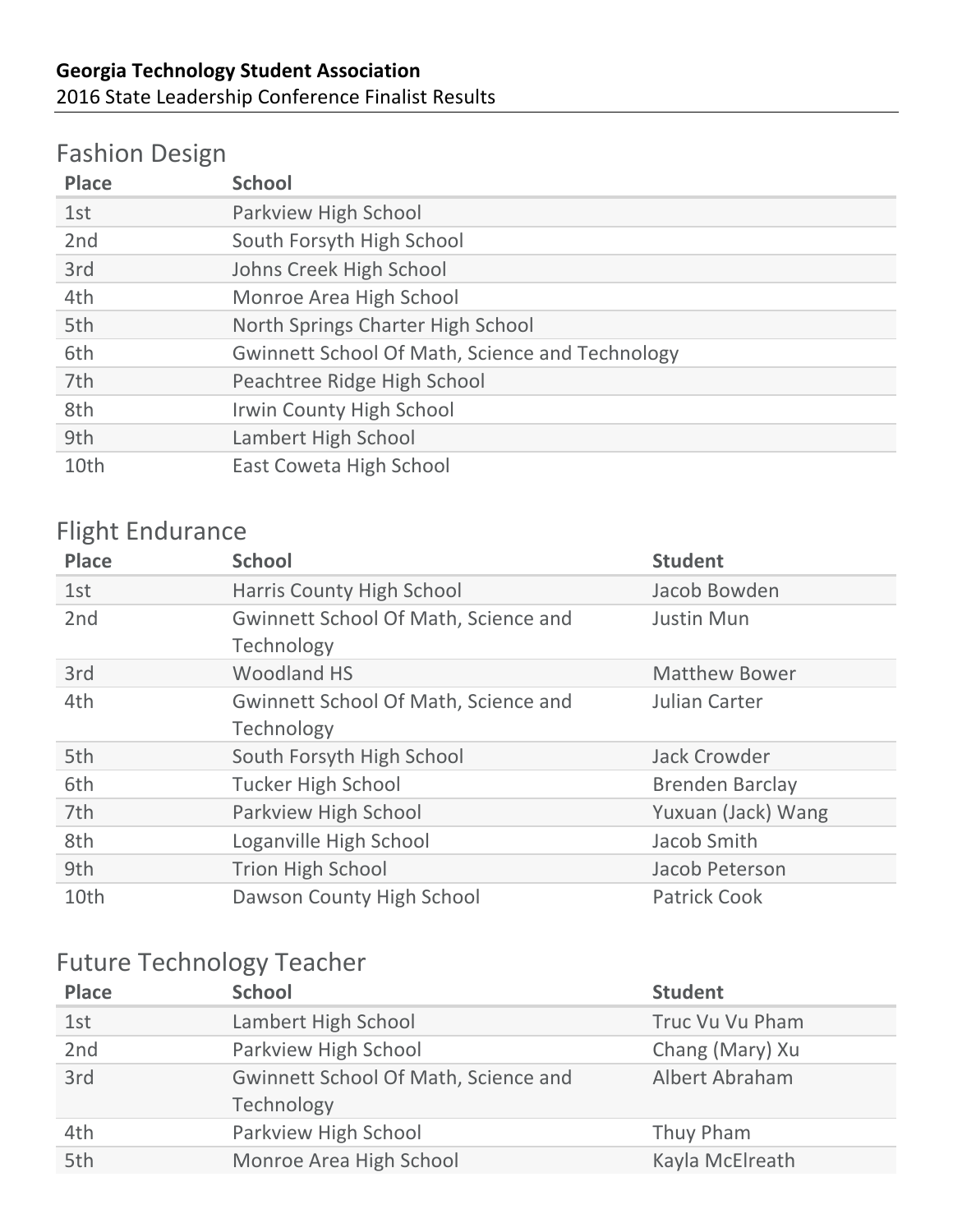#### 2016 State Leadership Conference Finalist Results

| 6th  | South Forsyth High School                          | Amanda Bock          |
|------|----------------------------------------------------|----------------------|
| 7th  | Parkview High School                               | Tanish Pradhan       |
| 8th  | Gwinnett School Of Math, Science and<br>Technology | Simin Savani         |
| 9th  | Monroe Area High School                            | Jennifer Kelly       |
| 10th | South Forsyth High School                          | <b>Connor Taylor</b> |

## Manufacturing Prototype

| <b>Place</b> | <b>School</b>                     |
|--------------|-----------------------------------|
| 1st          | <b>Woodstock High School</b>      |
| 2nd          | <b>Flowery Branch High School</b> |
| 3rd          | Mill Creek High School            |
| 4th          | North Forsyth High School         |
| 5th          | East Coweta High School           |
| 6th          | South Forsyth High School         |
| 7th          | Ola High School                   |
| 8th          | West Forsyth High School          |
| 9th          | Jonesboro High School             |
| 10th         | <b>Irwin County High School</b>   |

## **Music Production**

| <b>Place</b> | <b>School</b>                                            |
|--------------|----------------------------------------------------------|
| 1st          | <b>Tucker High School</b>                                |
| 2nd          | South Forsyth High School                                |
| 3rd          | <b>Woodland HS</b>                                       |
| 4th          | Forsyth Central High School                              |
| 5th          | Lambert High School                                      |
| 6th          | North Springs Charter High School                        |
| 7th          | Duluth High School                                       |
| 8th          | Monroe Area High School                                  |
| 9th          | A.R.Johnson Health Science And Engineering Magnet School |
| 10th         | Gainesville High School                                  |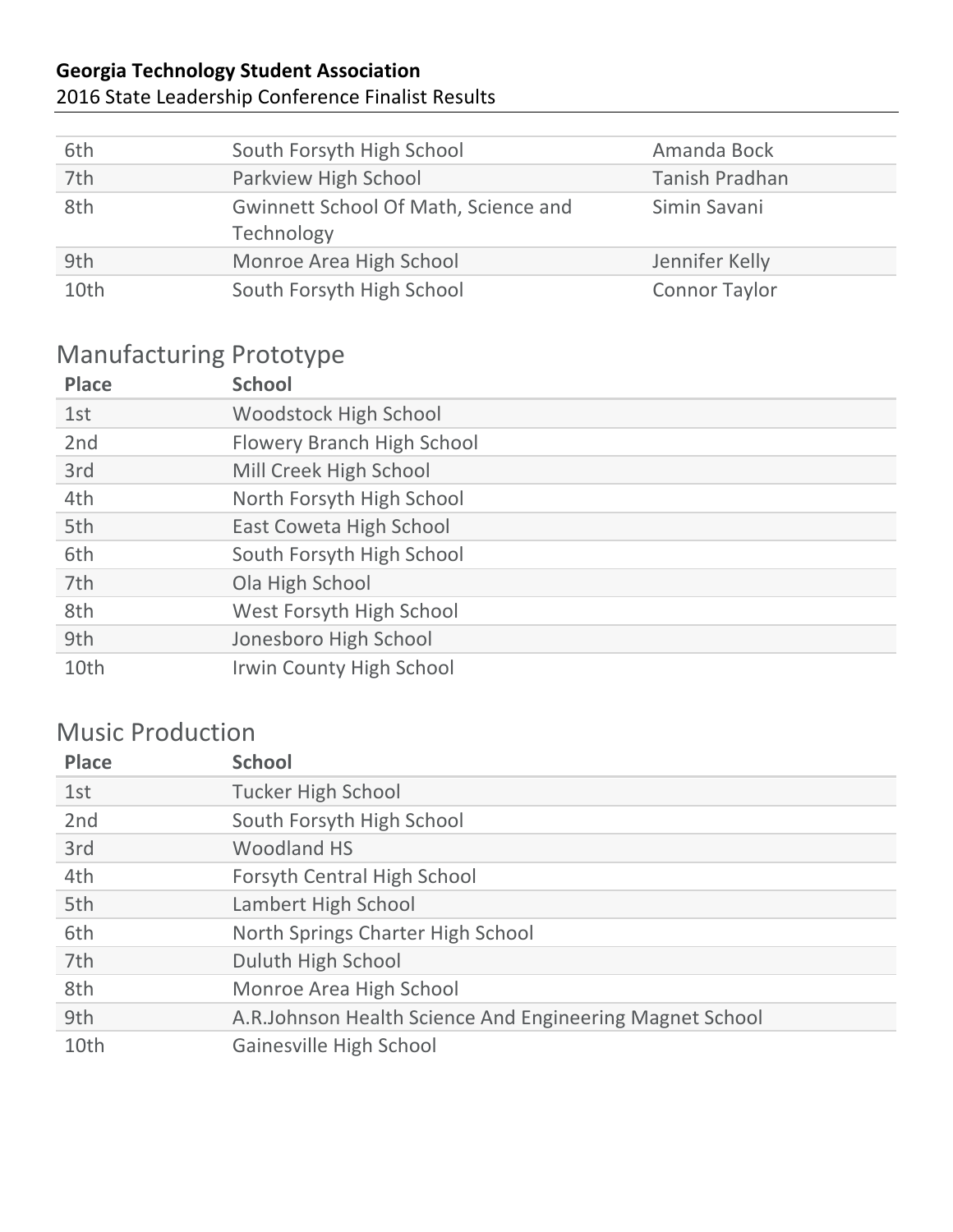#### **On-Demand Video**

| <b>Place</b> | <b>School</b>                |
|--------------|------------------------------|
| 1st          | Lambert High School          |
| 2nd          | <b>Bremen High School</b>    |
| 3rd          | Northview High School        |
| 4th          | Dade County High School      |
| 5th          | Ridgeland High School        |
| 6th          | Savannah Arts Academy        |
| 7th          | <b>George Walton Academy</b> |
| 8th          | Parkview High School         |
| 9th          | Hart County High School      |
| 10th         | Jonesboro High School        |

## **Outstanding Student**

| <b>Place</b> | <b>School</b>                | <b>Student</b>        |
|--------------|------------------------------|-----------------------|
| 1st          | Forsyth Central High School  | Amber Shell           |
| 2nd          | Lowndes High School          | Jack Crawford         |
| 3rd          | Hart County High School      | <b>Tillman Kinley</b> |
| 4th          | South Forsyth High School    | Amanda Bock           |
| 5th          | Pickens High School          | Anne Brown-Goolsby    |
| 6th          | <b>Woodstock High School</b> | <b>Lindsy Davis</b>   |
| 7th          | Savannah Arts Academy        | A.c. Williams         |
| 8th          | Irwin County High School     | Robby Espano          |
| 9th          | Monroe Area High School      | Kayla McElreath       |
| 10th         | Parkview High School         | Asimm Hirani          |

## Photographic Technology

| <b>Place</b> | <b>School</b>                  | <b>Student</b>            |
|--------------|--------------------------------|---------------------------|
| 1st          | Dade County High School        | <b>Fletcher Keeton</b>    |
| 2nd          | Wilkinson County High School   | Jewleeana Bache           |
| 3rd          | Forsyth Central High School    | <b>Stephanie Gangwish</b> |
| 4th          | Parkview High School           | Chenyan (Chen) Zhou       |
| 5th          | <b>Forest Park High School</b> | Nghi Tran                 |
| 6th          | Dunwoody High School           | Mara Kolb                 |
| 7th          | South Forsyth High School      | Nicholas Devereaux        |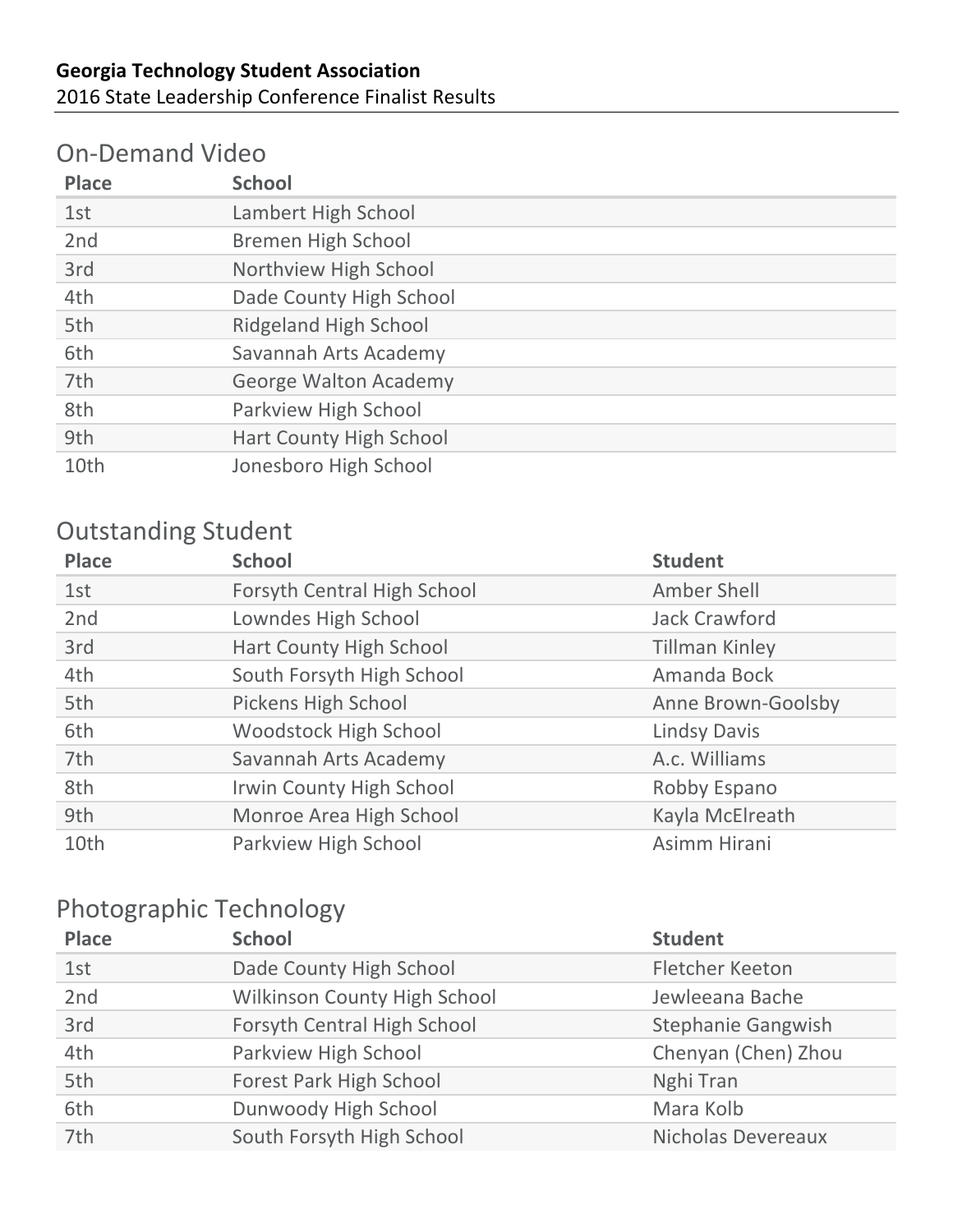#### 2016 State Leadership Conference Finalist Results

| 8th  | <b>Gwinnett School Of Math, Science and</b><br>Technology | <b>Clarisse Matyczyk</b> |
|------|-----------------------------------------------------------|--------------------------|
| 9th  | Eastside High School                                      | Emelia Thompson          |
| 10th | Arabia Mountain High School                               | Amanda Turner            |

## Prepared Presentation

| <b>Place</b>    | <b>School</b>                                      | <b>Student</b>         |
|-----------------|----------------------------------------------------|------------------------|
| 1st             | Lowndes High School                                | <b>Jack Crawford</b>   |
| 2 <sub>nd</sub> | Ola High School                                    | <b>Emily Crawford</b>  |
| 3rd             | Gwinnett School Of Math, Science and<br>Technology | Jyot Batra             |
| 4th             | South Forsyth High School                          | Pujita Gorti           |
| 5th             | <b>Franklin County High School</b>                 | Jade Wester            |
| 6th             | <b>Fitzgerald High School</b>                      | <b>Wesley McCauley</b> |
| 7th             | Forsyth Central High School                        | Amber Shell            |
| 8th             | Morrow High School                                 | <b>Sydney Miller</b>   |
| 9th             | <b>Charles Drew High School</b>                    | Adazee Imarhiagbe      |
| 10th            | Shiloh High School                                 | Nimra Khan             |

## **Promotional Graphics**

| <b>Place</b>    | <b>School</b>               | <b>Student</b>         |
|-----------------|-----------------------------|------------------------|
| 1st             | Parkview High School        | Jennifer Nguyen        |
| 2 <sub>nd</sub> | Hart County High School     | <b>Savannah Gaines</b> |
| 3rd             | Sandy Creek High School     | Kristina Longacre      |
| 4th             | South Forsyth High School   | <b>Jessica Tang</b>    |
| 5th             | South Forsyth High School   | Sabrina Chua           |
| 6th             | Forsyth Central High School | Jj Stillion            |
| 7th             | <b>Spalding High School</b> | <b>Brooks Davis</b>    |
| 8th             | Jonesboro High School       | Anh Nguyen             |
| 9th             | Monroe Area High School     | Kayla McElreath        |
| 10th            | Forsyth Central High School | Jessica Drewke         |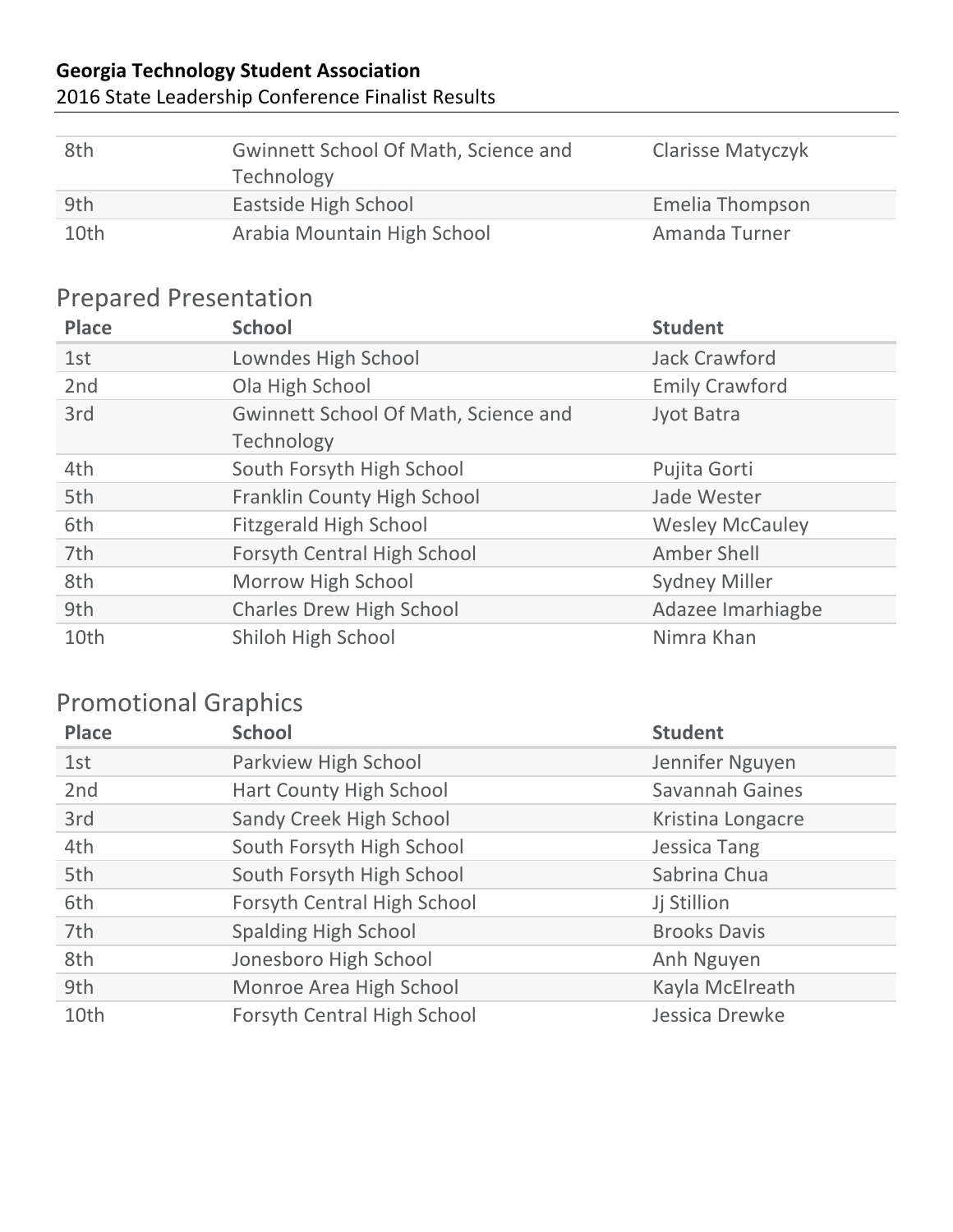#### 2016 State Leadership Conference Finalist Results

#### SciVis

| <b>Place</b> | <b>School</b>                                   |
|--------------|-------------------------------------------------|
| 1st          | Monroe Area High School                         |
| 2nd          | Savannah Arts Academy                           |
| 3rd          | South Forsyth High School                       |
| 4th          | Irwin County High School                        |
| 5th          | Westlake High School                            |
| 6th          | <b>Tucker High School</b>                       |
| 7th          | Parkview High School                            |
| 8th          | Gwinnett School Of Math, Science and Technology |
| 9th          | Lambert High School                             |
| 10th         | Dade County High School                         |

### Software Development

| <b>Place</b> | <b>School</b>                                          |
|--------------|--------------------------------------------------------|
| 1st          | South Forsyth High School                              |
| 2nd          | <b>Woodstock High School</b>                           |
| 3rd          | <b>Gwinnett School Of Math, Science and Technology</b> |
| 4th          | Parkview High School                                   |
| 5th          | Forsyth Central High School                            |
| 6th          | Ola High School                                        |
| 7th          | Sandy Creek High School                                |

### Structural Design and Engineering

| <b>Place</b> | <b>School</b>                                          |
|--------------|--------------------------------------------------------|
| 1st          | <b>Woodstock High School</b>                           |
| 2nd          | <b>Franklin County High School</b>                     |
| 3rd          | Harris County High School                              |
| 4th          | Loganville High School                                 |
| 5th          | West Forsyth High School                               |
| 6th          | <b>Flowery Branch High School</b>                      |
| 7th          | <b>Trion High School</b>                               |
| 8th          | <b>Gwinnett School Of Math, Science and Technology</b> |
| 9th          | <b>Tucker High School</b>                              |
| 10th         | Lowndes High School                                    |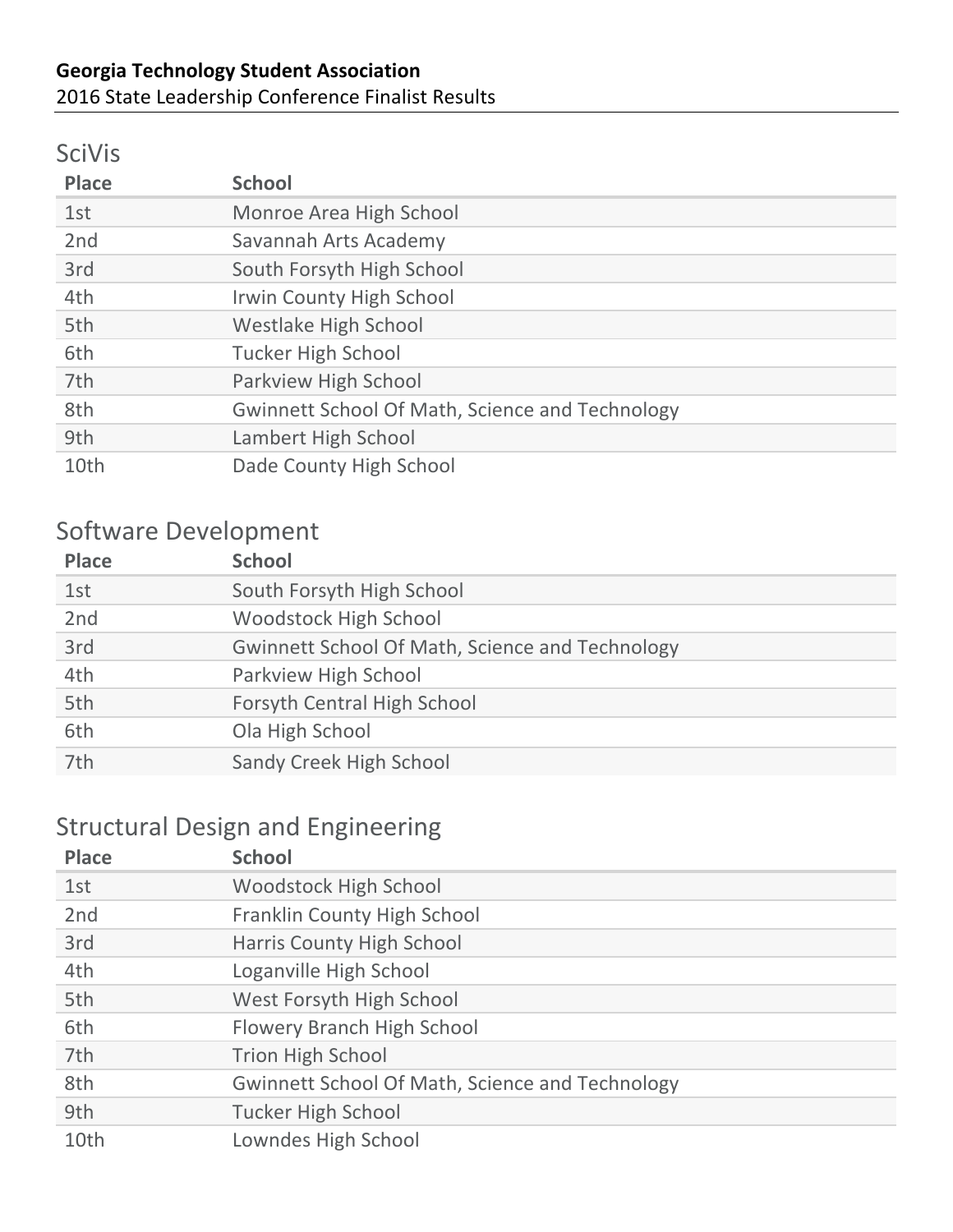## System Control Technology

| <b>Place</b> | <b>School</b>                                          |
|--------------|--------------------------------------------------------|
| 1st          | Norcross High School                                   |
| 2nd          | Monroe Area High School                                |
| 3rd          | Parkview High School                                   |
| 4th          | Loganville High School                                 |
| 5th          | South Forsyth High School                              |
| 6th          | <b>Gwinnett School Of Math, Science and Technology</b> |
| 7th          | <b>Walnut Grove High School</b>                        |
| 8th          | <b>Tucker High School</b>                              |
| 9th          | <b>Collins Hill High School</b>                        |
| 10th         | Ola High School                                        |

## Technical Sketching and Application

| <b>Place</b>    | <b>School</b>                                                      | <b>Student</b>          |
|-----------------|--------------------------------------------------------------------|-------------------------|
| 1st             | <b>Gilmer High School</b>                                          | <b>Will Ridings</b>     |
| 2 <sub>nd</sub> | A.R.Johnson Health Science And Engineering<br><b>Magnet School</b> | Jennifer Endres         |
| 3rd             | Monroe Area High School                                            | Jennifer Kelly          |
| 4th             | Parkview High School                                               | Daniel Webb             |
| 5th             | <b>Gwinnett School Of Math, Science and</b><br>Technology          | Daniel Schwank          |
| 6th             | Parkview High School                                               | Alexander (Alex) Rush   |
| 7th             | <b>Gwinnett School Of Math, Science and</b><br>Technology          | So Min Park             |
| 8th             | <b>Woodstock High School</b>                                       | <b>Taylor Kellner</b>   |
| 9th             | Monroe Area High School                                            | <b>Blair Caldwell</b>   |
| 10th            | Pickens High School                                                | <b>Auston Davenport</b> |

#### **Technology Bowl**

| <b>Place</b> | <b>School</b>                                          |
|--------------|--------------------------------------------------------|
| 1st          | Parkview High School                                   |
| 2nd          | Chamblee High School                                   |
| 3rd          | Dunwoody High School                                   |
| 4th          | Lambert High School                                    |
| 5th          | <b>Gwinnett School Of Math, Science and Technology</b> |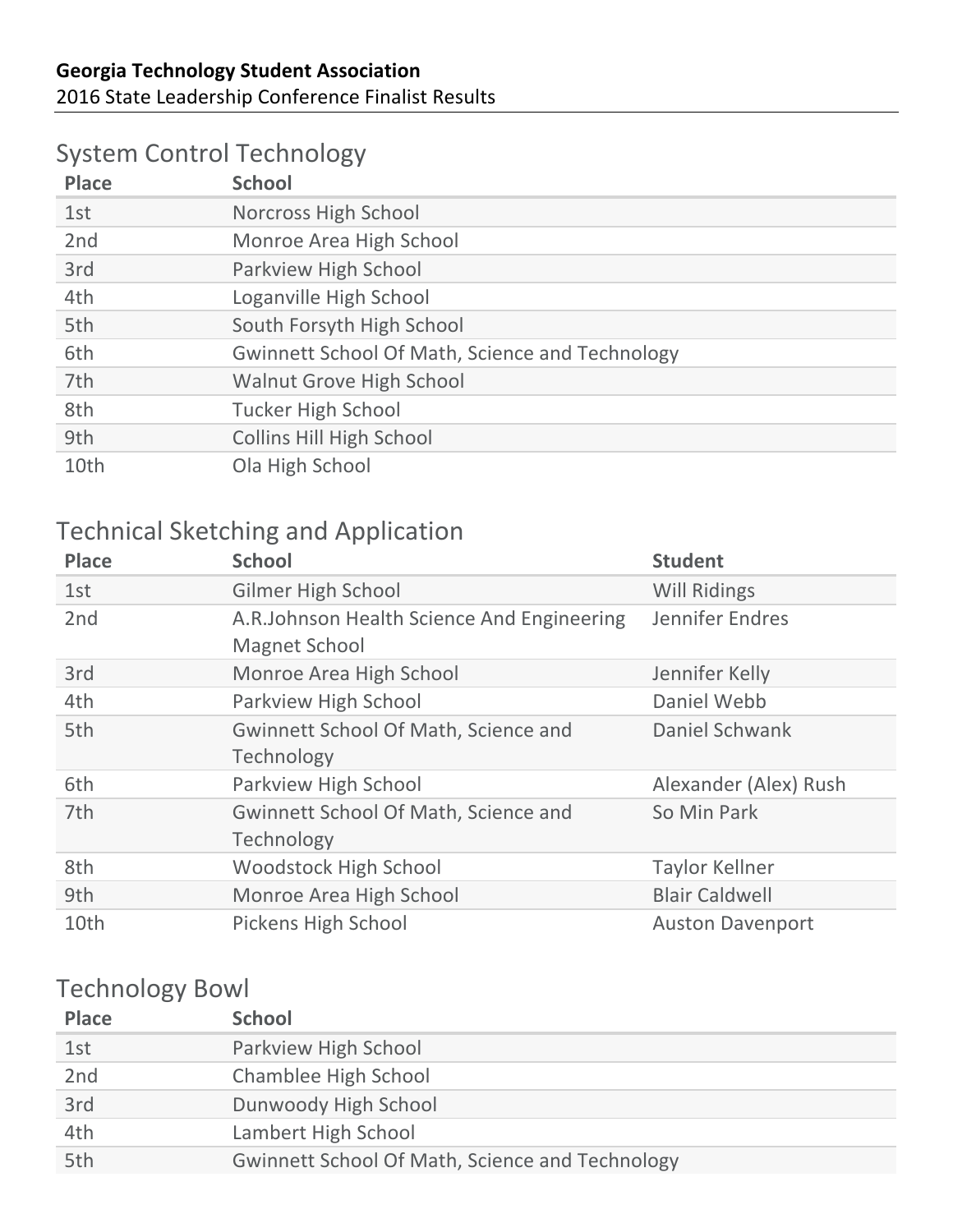#### 2016 State Leadership Conference Finalist Results

| 6th  | <b>Tucker High School</b>     |
|------|-------------------------------|
| 7th  | South Forsyth High School     |
| 8th  | Ola High School               |
| 9th  | <b>Carrollton High School</b> |
| 10th | Irwin County High School      |

## Technology Bowl Written

| <b>Place</b> | <b>School</b>                               | <b>Student</b>            |
|--------------|---------------------------------------------|---------------------------|
| 1st          | Parkview High School                        | <b>Brent Bessemer</b>     |
| 2nd          | South Forsyth High School                   | Jimmy Smith               |
| 3rd          | Dunwoody High School                        | Seth May                  |
| 4th          | Ola High School                             | <b>Will Crawford</b>      |
| 5th          | <b>Gwinnett School Of Math, Science and</b> | <b>Brendon Machado</b>    |
|              | Technology                                  |                           |
| 6th          | <b>Gwinnett School Of Math, Science and</b> | Sabarish Sainathan        |
|              | Technology                                  |                           |
| 7th          | <b>Forsyth Central High School</b>          | <b>Stephanie Gangwish</b> |
| 8th          | Peachtree Ridge High School                 | <b>Bryce Karlins</b>      |
| 9th          | <b>Tucker High School</b>                   | <b>Samuel Torbert</b>     |
| 10th         | North Cobb High School                      | <b>Cameron Fair</b>       |

### Technology Problem Solving

| <b>Place</b> | <b>School</b>                                          |
|--------------|--------------------------------------------------------|
| 1st          | Savannah Arts Academy                                  |
| 2nd          | Redan High School                                      |
| 3rd          | <b>Westlake High School</b>                            |
| 4th          | Lowndes High School                                    |
| 5th          | <b>Ware County High School</b>                         |
| 6th          | Effingham College & Career Academy                     |
| 7th          | <b>Gwinnett School Of Math, Science and Technology</b> |
| 8th          | Flowery Branch High School                             |
| 9th          | <b>George Walton Academy</b>                           |
| 10th         | Jasper County High School                              |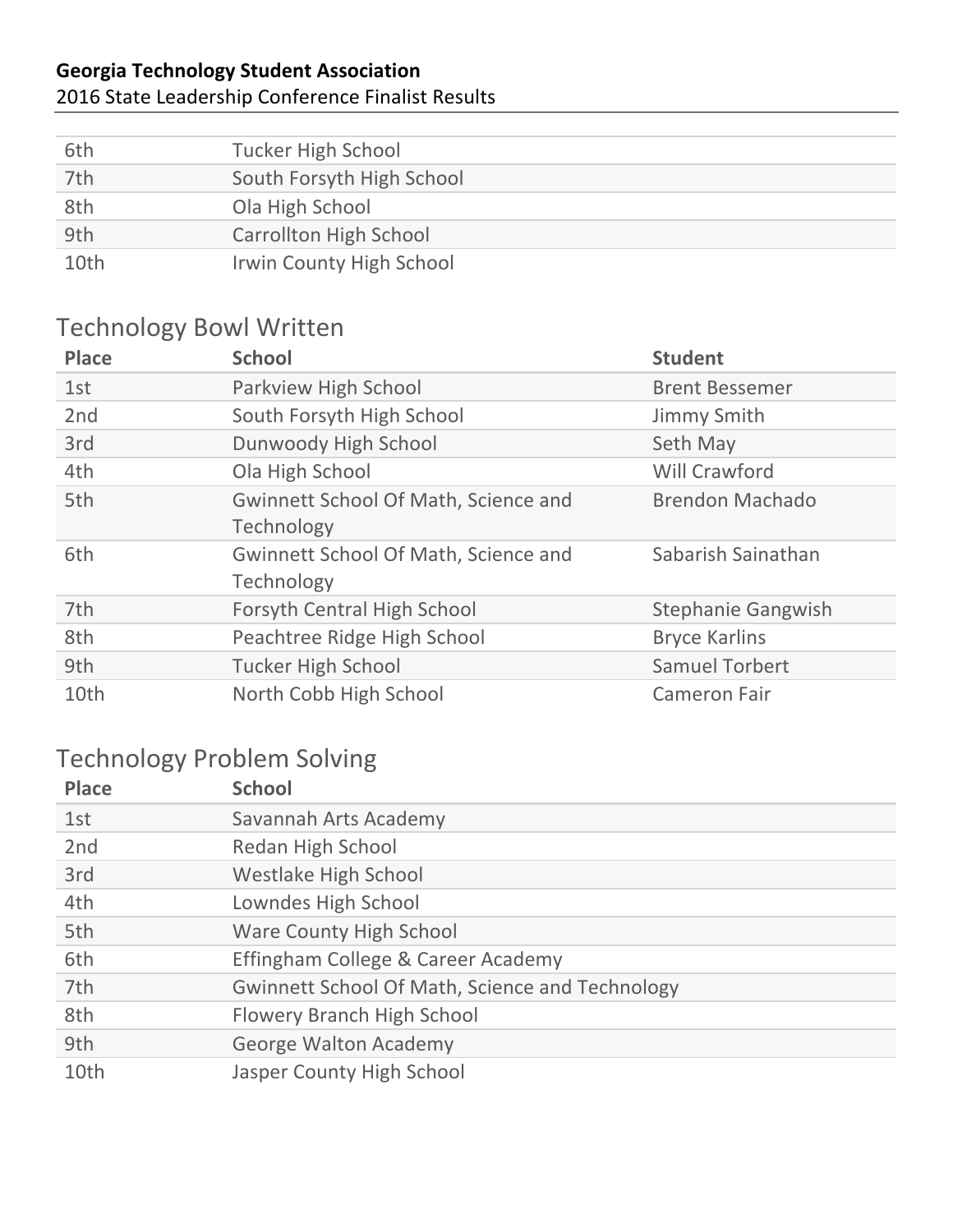### Transportation Modeling

| <b>Place</b> | <b>School</b>                                                      | <b>Student</b>            |
|--------------|--------------------------------------------------------------------|---------------------------|
| 1st          | South Forsyth High School                                          | Allen Brower              |
| 2nd          | A.R.Johnson Health Science And Engineering<br><b>Magnet School</b> | <b>Owen Davis</b>         |
| 3rd          | Chamblee High School                                               | <b>Ellison Desrochers</b> |
| 4th          | Irwin County High School                                           | Maddie Tuggle             |
| 5th          | Johns Creek High School                                            | Jonathan Williamson       |
| 6th          | A.R.Johnson Health Science And Engineering<br><b>Magnet School</b> | Noah Smith                |
| 7th          | Dawson County High School                                          | <b>Rebekah Watson</b>     |
| 8th          | South Forsyth High School                                          | Joshua Reid               |
| 9th          | <b>Woodland HS</b>                                                 | <b>Paul Saffell</b>       |
| 10th         | <b>Tucker High School</b>                                          | John Bergen               |

### Video Game Design

| <b>Place</b> | <b>School</b>                  |
|--------------|--------------------------------|
| 1st          | Parkview High School           |
| 2nd          | South Forsyth High School      |
| 3rd          | Peachtree Ridge High School    |
| 4th          | Lakeside High School - Evans   |
| 5th          | Savannah Arts Academy          |
| 6th          | Alpharetta High School         |
| 7th          | Pickens High School            |
| 8th          | <b>Hart County High School</b> |
| 9th          | <b>Tucker High School</b>      |
| 10th         | <b>Woodstock High School</b>   |

#### Webmaster

| <b>Place</b> | <b>School</b>                   |
|--------------|---------------------------------|
| 1st          | South Forsyth High School       |
| 2nd          | Alpharetta High School          |
| 3rd          | Parkview High School            |
| 4th          | Morrow High School              |
| 5th          | <b>Irwin County High School</b> |